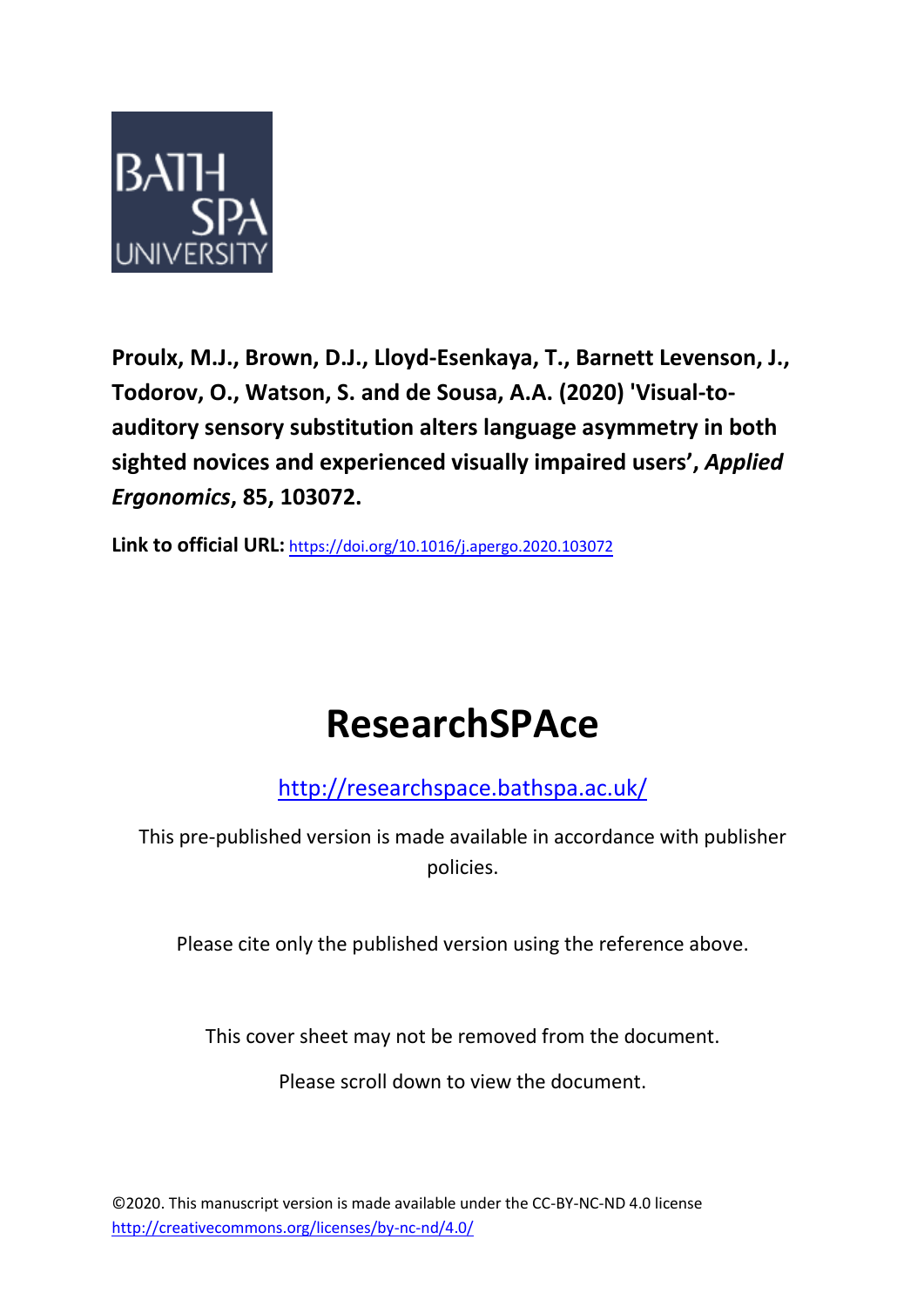## **Running title: Bilateral SSD**

# **PRE-PROOF VERSION, THE ARTICLE OF RECORD CAN BE FOUND HERE:**

<https://www.sciencedirect.com/science/article/pii/S0003687020300247?dgcid=author> <https://doi.org/10.1016/j.apergo.2020.103072>

# **Visual-to-auditory sensory substitution alters language asymmetry in both sighted novices and experienced visually impaired users**

Michael J. Proulx<sup>1,2</sup>, David J. Brown<sup>2,5</sup>, Tayfun Lloyd-Esenkaya<sup>2,3</sup>, Jack Barnett Leveson<sup>1,2</sup>,

Orlin S. Todorov<sup>4</sup>, Samuel H. Watson<sup>5</sup>, and Alexandra A. de Sousa<sup>2,5</sup>

<sup>1</sup> Department of Psychology, University of Bath, Bath, BA2 7AY, UK

<sup>2</sup> Crossmodal Cognition Laboratory, REVEAL Research Centre, University of Bath, Bath, BA2

7AY, UK

<sup>3</sup> Department of Computer Science, REVEAL Research Centre, University of Bath, Bath, BA2

# 7AY, UK

<sup>4</sup> School of Biological Sciences, The University of Queensland, St. Lucia, QLD, 4072, Australia

<sup>5</sup> Centre for Health and Cognition, Bath Spa University, Bath, BA2 9BN, UK

# **Corresponding authors:**

Alexandra A. de Sousa

E-mail: [a.desousa@bathspa.ac.uk](mailto:a.desousa@bathspa.ac.uk)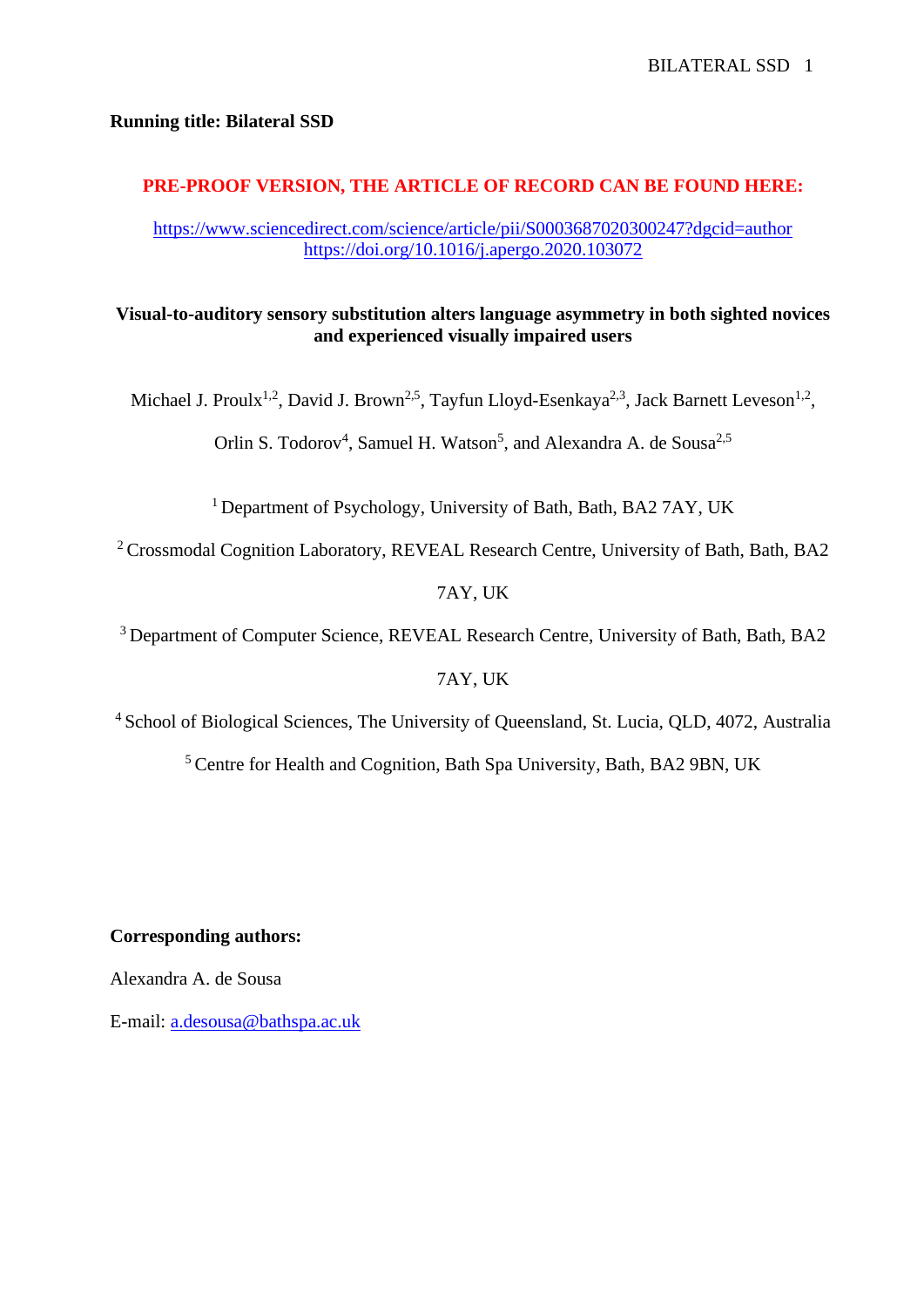#### **Abstract**

Visual-to-auditory sensory substitution devices (SSDs) provide improved access to the visual environment for the visually impaired by converting images into auditory information. Research is lacking on the mechanisms involved in processing data that is perceived through one sensory modality, but directly associated with a source in a different sensory modality. This is important because SSDs that use auditory displays could involve binaural presentation requiring both ear canals, or monaural presentation requiring only one – but which ear would be ideal? SSDs may be similar to reading, as an image (printed word) is converted into sound (when read aloud). Reading, and language more generally, are typically lateralised to the left cerebral hemisphere. Yet, unlike symbolic written language, SSDs convert images to sound based on visuospatial properties, with the right cerebral hemisphere potentially having a role in processing such visuospatial data. Here we investigated whether there is a hemispheric bias in the processing of visual-to-auditory sensory substitution information and whether that varies as a function of experience and visual ability. We assessed the lateralization of auditory processing with two tests: a standard dichotic listening test and a novel dichotic listening test created using the auditory information produced by an SSD, The vOICe. Participants were tested either in the lab or online with the same stimuli. We did not find a hemispheric bias in the processing of visualto-auditory information in visually impaired, experienced vOICe users. Further, we did not find any difference between visually impaired, experienced vOICe users and sighted novices in the hemispheric lateralization of visual-to-auditory information processing. Although standard dichotic listening is lateralised to the left hemisphere, the auditory processing of images in SSDs is bilateral, possibly due to the increased influence of right hemisphere processing. Auditory SSDs might therefore be equally effective with presentation to either ear if a monaural, rather than binaural, presentation were necessary.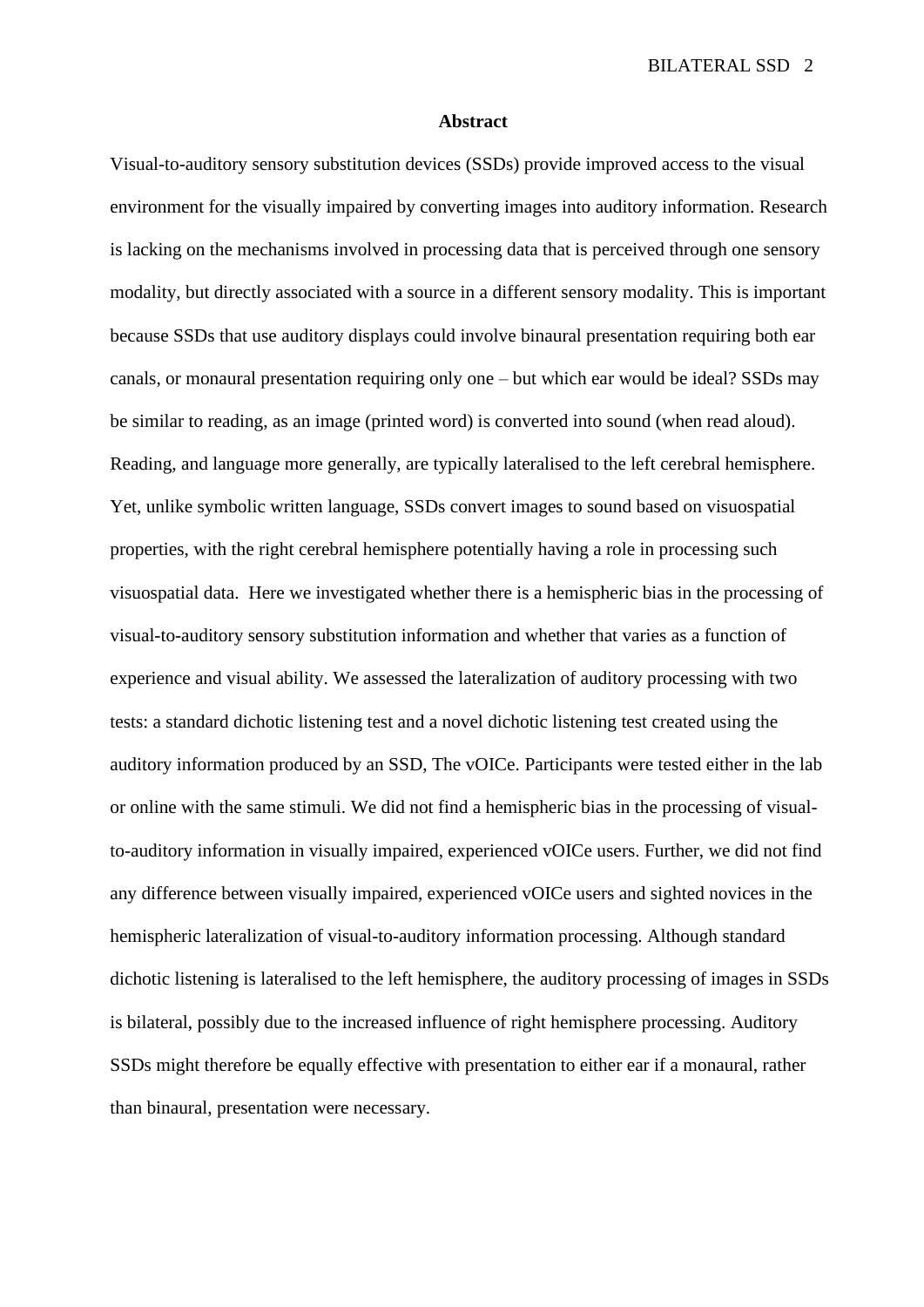#### **Introduction**

A person's ability to coherently perceive the world around them requires an acute understanding of many types of stimuli. However, the absence of a sensory modality (e.g., sight in visual impairments) limits access to the full richness of the external world. In a world mostly designed by the sighted for visual perception, visual impairment has a negative impact on many aspects of the lives of estimated 252 million visually impaired individuals (Bourne et al., 2017), such as decreased employability (Cavenaugh & Giesen, 2012; Goertz, van Lierop, Houkes, & Nijhuis, 2010) and increased likelihood of experiencing accidents such as falls (Ivers, Cumming, Mitchell, & Attebo, 1998) and suffering from anxiety or depression (Langelaan et al., 2007).

Yet there are techniques that enable the translation of one type of sensory information (e.g., sight) into another format (e.g., hearing or touch) for the sensory impaired (Bach-y-Rita  $\&$ Kercel, 2003; Ghazanfar & Schroeder, 2006; Kim & Zatorre, 2008). One such technique is to adapt sensory processing via sensory substitution, implemented in sensory substitution devices (SSDs). SSDs are a form of assistive technology used to help compensate for missing sensory input by translating the information to a format to be processed by a functioning sensory system (Gregory, 2003; Renier & De Volder, 2010). These are generally made of three components: an input device (e.g., a camera to capture visual information), specialised software to convert the information from the input device into a different format and an output device (e.g., headphones or a tactile unit). SSDs aim to mitigate some of the challenges caused by visual impairment by providing improved access to the visual environment via alternate sensory information (Hara, 2015; Michael J Proulx et al., 2016; Sigalov, Maidenbaum, & Amedi, 2016; Striem-Amit, Bubic, & Amedi, 2012). Although SSDs have been studied in terms of their effectiveness, the ergonomics of their use has been neglected. Here we will review the different types of devices, their effectiveness, and perform a study of the fundamental neural basis for auditory processing with one to inform the ergonomics of its use.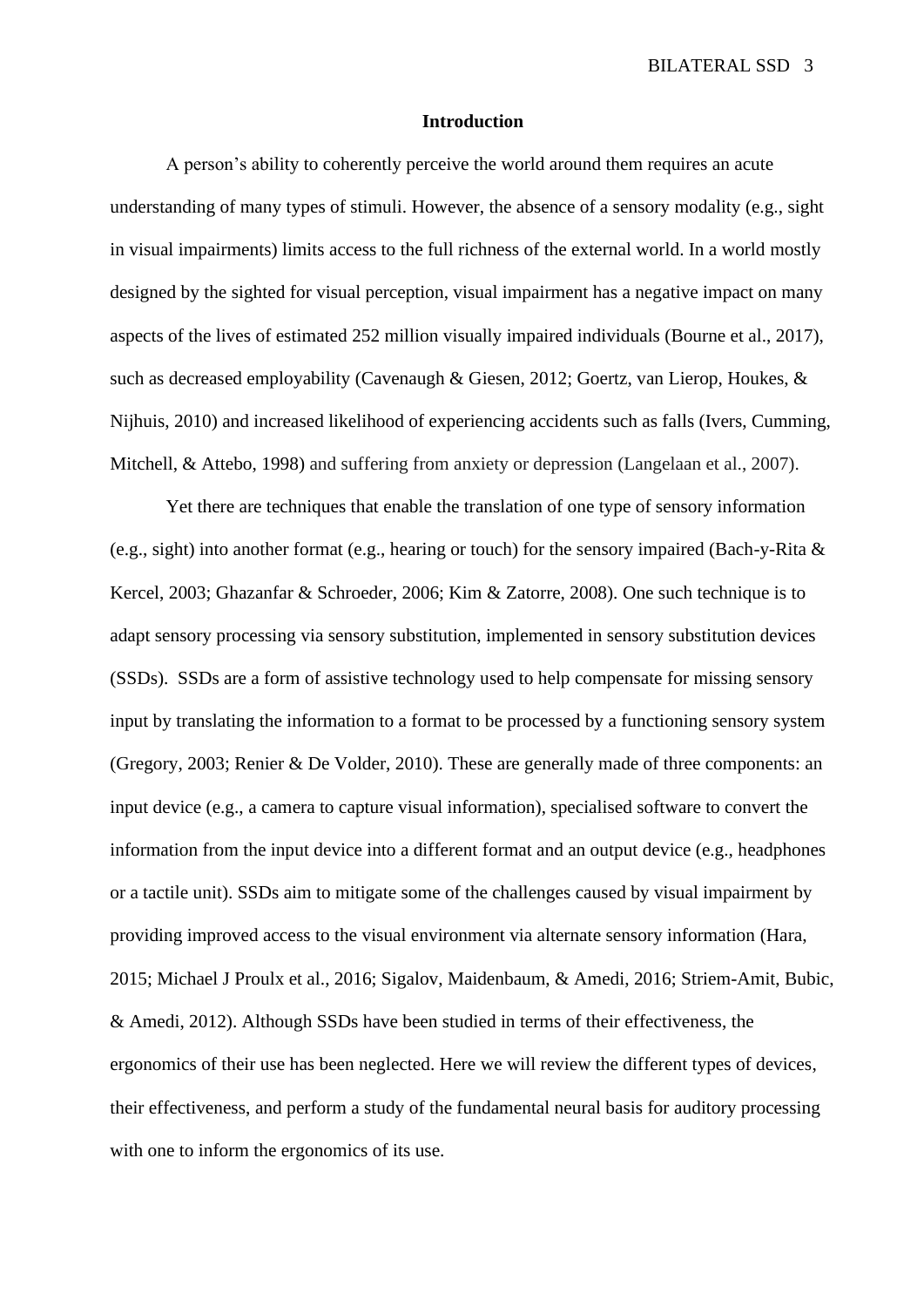There are two main types of SSDs that convert visual information to either (i) tactile or (ii) auditory information. Visual-to-tactile SSDs have been studied extensively using various sites of stimulation such as the back, fingers and the tongue (Bach-y-Rita & Kercel, 2003), with the latter in particular identified an effective location due to its high sensitivity and mobility and therefore used in the commercially-available BrainPort by Wicab (Bach-y-Rita, Kaczmarek, Tyler, & Garcia-Lara, 1998; Sampaio, Maris, & Bachy-y-Rita, 2001). In studies using the BrainPort, both blind and blindfolded sighted participants successfully performed simple object and shape recognition (Ptito, Moesgaard, Gjedde, & Kupers, 2005), orientation and mobility (Chebat, Schneider, Kupers, & Ptito, 2011), and word and letter recognition tasks (Nau, Pintar, Arnoldussen, & Fisher, 2015). However, from an ergonomic perspective, visual-to-tactile SSDs in general have limited resolution and acuity in comparison to other visual-to-auditory SSDs (Brown & Proulx, 2016) and have been found to cause irritation at point of stimulation (Auvray & Myin, 2009).

Visual-to-auditory SSDs, on the other hand, are cheaper, less intrusive, and afford higher resolution than visual-to-tactile SSDs (Brown & Proulx, 2016), suggesting that they may be particularly beneficial for the visually impaired. One example of a visual-to-auditory SSD, and also the one used in the present study, is The vOICe (Meijer, 1992). This free-to-download software captures visual information via a standard webcam, breaks the image down to roughly 4000 greyscale pixels, and converts each pixel to an auditory signal using the following principles. First, pixel luminance is coded to auditory amplitude with brighter pixels eliciting louder sounds. Second, vertical pixel position is coded to auditory frequency (500-5000Hz) with higher pixel elevation generating logarithmically higher pitched auditory tones. Third, horizontal pixel position is coded to both stereo pan and a temporal scan: the device scans from the left to the right across the visual field with pixels to the left being heard early in the scan and to the left side of the stereo auditory field. The auditory signal corresponding to the entire captured visual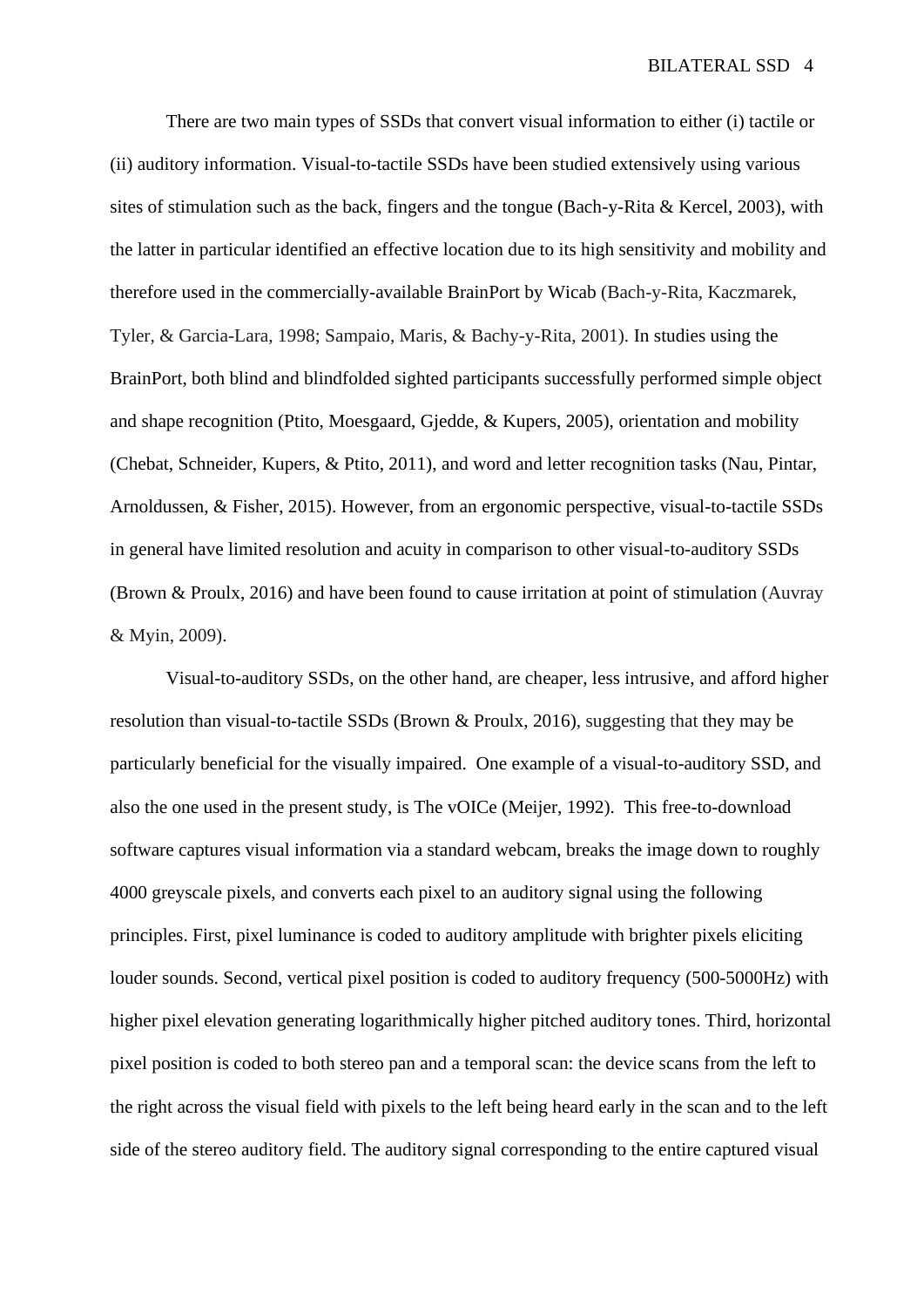field is updated at the set scan rate (1 second by default), and is known as a soundscape. These soundscapes are relayed back to the user in real time via standard or bone conduction headphones.

Research using The vOICe has addressed the question of how well people can learn to 'see' through the soundscapes. Auvray, Hanneton and O'Regan (2007) demonstrated that novice, blindfolded participants were able to localise, recognise and discriminate between objects after an extensive 3-hour device-led training session. Pollok et al. (2005) found similar competency in users trained over a 3-week period; Proulx and colleagues demonstrated that participants could learn to use the device by active use at home, and formal training was not required (Michael J. Proulx, Stoerig, Ludowig, & Knoll, 2008). Ward and Meijer (2010) even found that long-term late (non-congenital) blind users of The vOICe reported to be able to 'see' with considerable detail while using the device due to visual memory evoked imagery

While such research demonstrates that even naïve users of SSDs can learn to recognise and localise objects, avoid obstacles and navigate in complex environments with minimal training, and long-term visually impaired users can indeed reconstruct percepts with considerable detail, much is still unknown about the neural mechanisms of how information during sensory substitution is processed and reconstructed into different formats. One uninvestigated area of research is hemispheric lateralization and how it can be applied to improve the current status quo for the users of visual-to-auditory SSDs. For example, The vOICe users need to attend to the soundscapes via stereo headphones using both ears. This is not practical in everyday situations where ambient sounds are the major source of environmental awareness to those with visual impairments. It might be possible to process mono soundscapes equally or at least sufficiently effectively using just one ear (Brown & Proulx, 2013). To our knowledge, it is not known whether users can effectively use visual-to-auditory sensory substitution in one ear, and whether a hemispheric lateralization bias might suggest that one ear rather than the other might be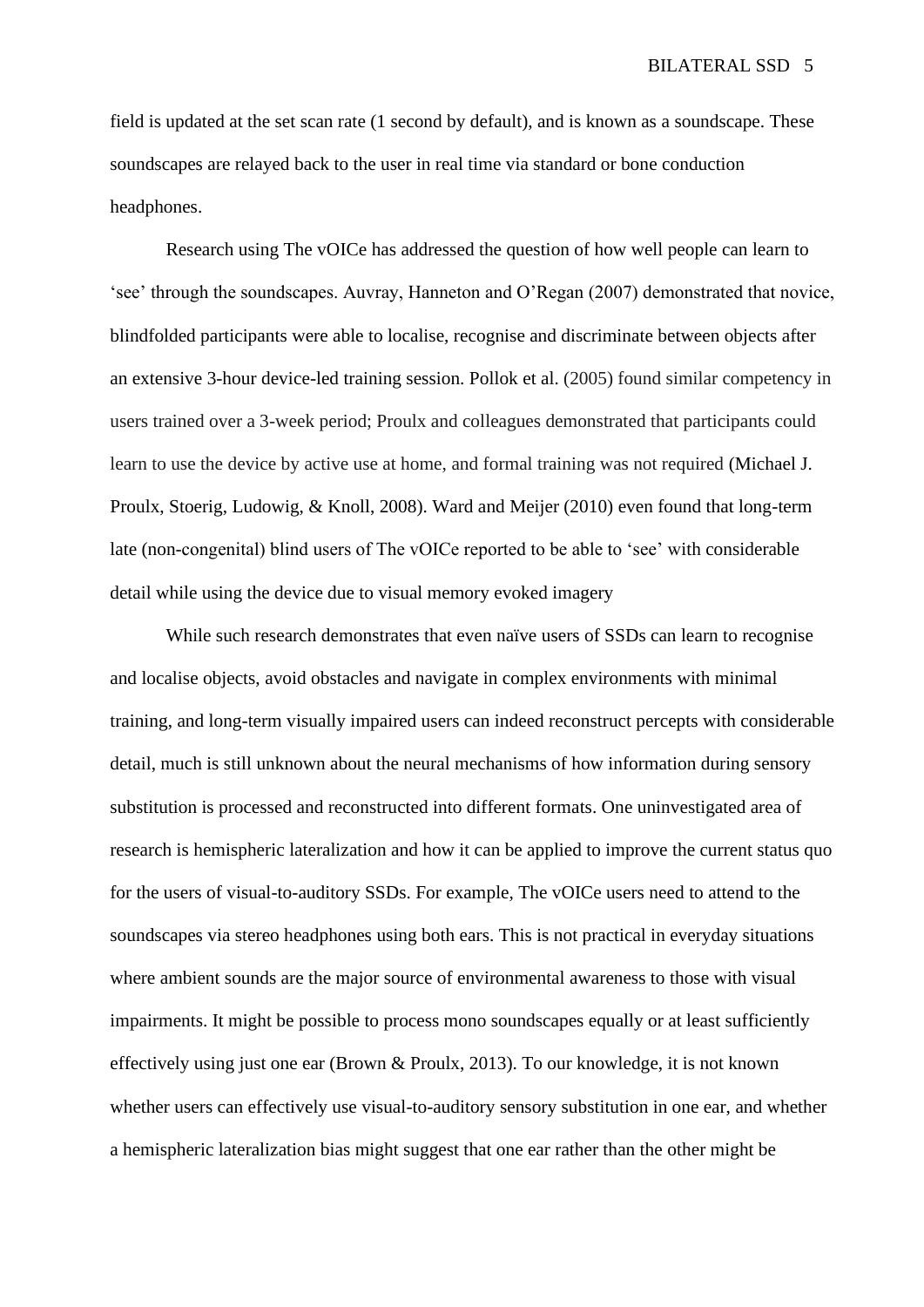optimal for such use. This is crucial for the ergonomics of using this class of sensory substitution devices given that the mode of auditory presentation can influence optimal performance for the user. With our particular focus on hemispheric lateralization, we are examining the *neuroergonomics* of the use of the device in particular. That is, we are taking under consideration the combination of brain function and user performance to evaluate the use of sensory substitution to represent images with an auditory display. By taking the "neuroergonomics approach" (Parasuraman, Christensen, & Grafton, 2012), we would use such understanding of the underlying cognitive characteristics of sensory substitution with respect to hemispheric lateralization to develop more useable and accessible devices for the end user.

Hemispheric lateralization refers to the extent to which one side of the brain is dominant in processing particular information. Broadly, the right hemisphere of the human brain is associated with left-hand control and visual spatial perception; the left hemisphere is associated with right-hand control and language comprehension (Gainotti, Caltagirone, Miceli, & Masullo, 1981; Hugdahl & Westerhausen, 2015). The human visual system is an exemplary case of such lateralization of sensory and perceptual function as visual field information is represented contralaterally (in the opposite hemisphere). In the auditory system, the split in function is less clear though as both hemispheres receive information from each ear with some auditory processes shared across hemispheres (Doreen Kimura, 1967; Zatorre, 1989). Previous research has found that the left hemisphere is dominant in speech processing (Alho et al., 1998; Doreen Kimura, 1967), potentially due to its dominant role in processing information with high temporal precision (Belin et al., 1998). The right hemisphere, on the other hand, is dominant in the processing of music (Shankweiler, 1966). However, hemispheric lateralization is not consistent across all language-related cognitive functions (Noffsinger, 1985), even in the same sample of participants (Jäncke, Steinmetz, & Volkmann, 1992). While many functions are preferentially processed in the left hemisphere, such as Morse code (Jäncke et al., 1992; Papcun, Krashen,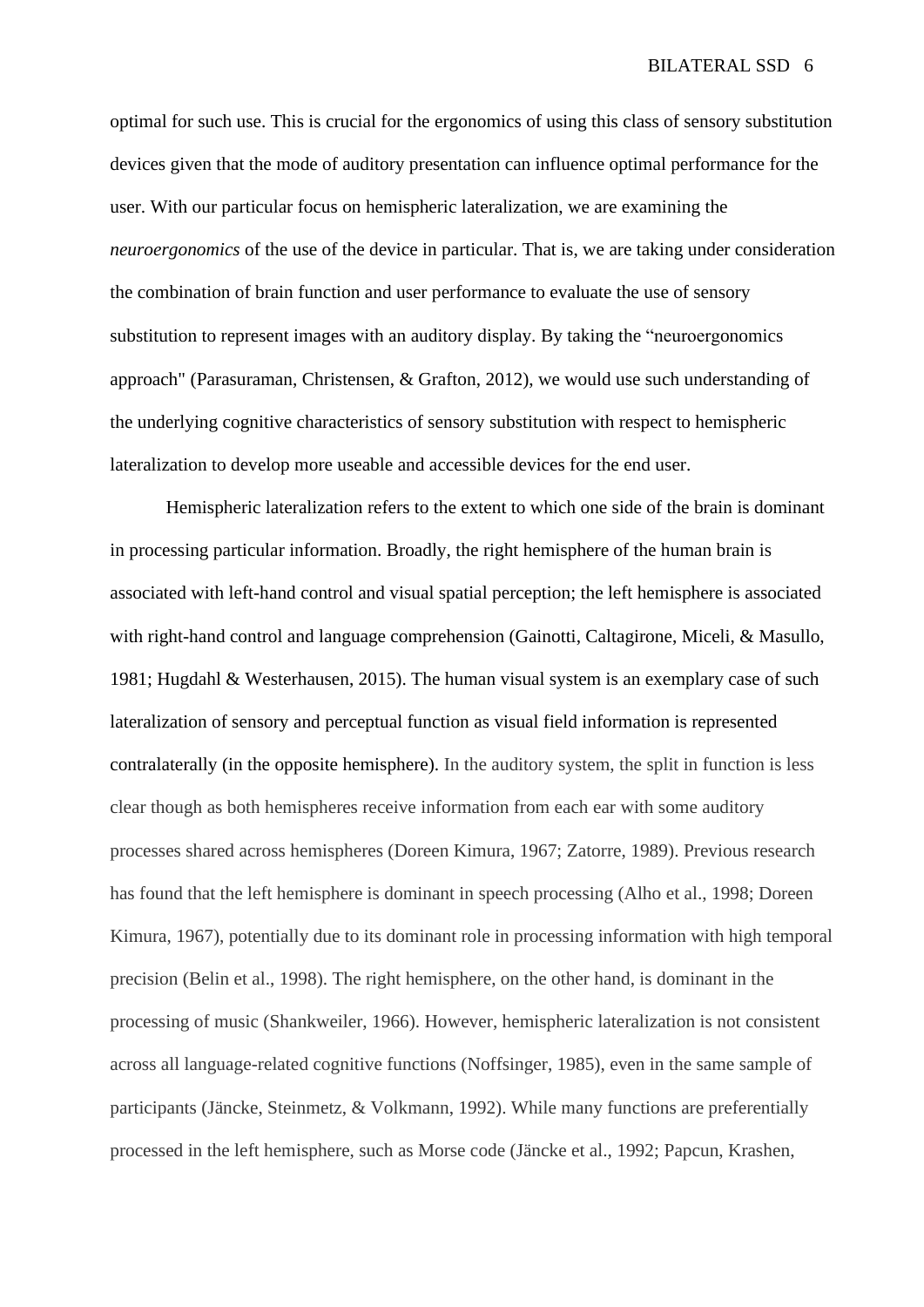Terbeek, Remington, & Harshman, 1974), nonsense syllables (Doreen Kimura, 1967), and backward speech (D. Kimura & Folb, 1968). In contrast bilateral processing has been reported for non-melodic hums (Van Lancker & Fromkin, 1973), vowels (S. E. Blumstein, Tartter, Michel, Hirsch, & Leiter, 1977) and Turkish whistling (Güntürkün, Güntürkün, & Hahn, 2015); in both cases this is thought to be due to the physical properties of the acoustic inputs which rely upon processing in the right hemisphere. Table 1 provides a summary of some key examples of right hemisphere, left hemisphere and bilateral phenomena. Although there is some neuroimaging evidence suggesting some bilaterality in the representation of language (Van der Haegen, Westerhausen, Hugdahl, & Brysbaert, 2013), the evidence of a right ear advantage in language processing has been reported in several studies (for a review see Hugdahl  $\&$ [Westerhausen, 2015\)](#page-24-0), and thus is highly reliable. Given the neuroergonimcs application in this article, and the behavioural measure of an ear advantage as an indication of laterality, the neuroimaging findings are not necessarily a concern here.

Further, there is also research suggesting that hemispheric lateralization is not uniform in everyone. For example, the right hemisphere dominance of speech processing is lower in lefthanded people and in auditory disorders (Knecht et al., 2000; Pujol, Deus, Losilla, & Capdevila, 1999; Zurif & Bryden, 1969). Furthermore, evidence suggests that hemispheric lateralization can change for some tasks with the acquisition of new skills or training. Franklin and colleagues (2008) found that 46 month-old toddlers with knowledge of colour terms demonstrated a strong left-hemispheric bias in a colour perception task, compared to a strong right-hemispheric bias in 32 month-old toddlers still learning to use colour terms, suggesting that hemispheric lateralization changed with the acquisition of colour terms. Additionally, Bever & Chiarello (1974) found that hemispheric bias for recognizing simple melodies differs for musically experienced and musically naïve participants, with the former demonstrating a left hemisphere bias and the latter a right hemisphere bias. Finally, Larsen and Håkonsen (1983) found that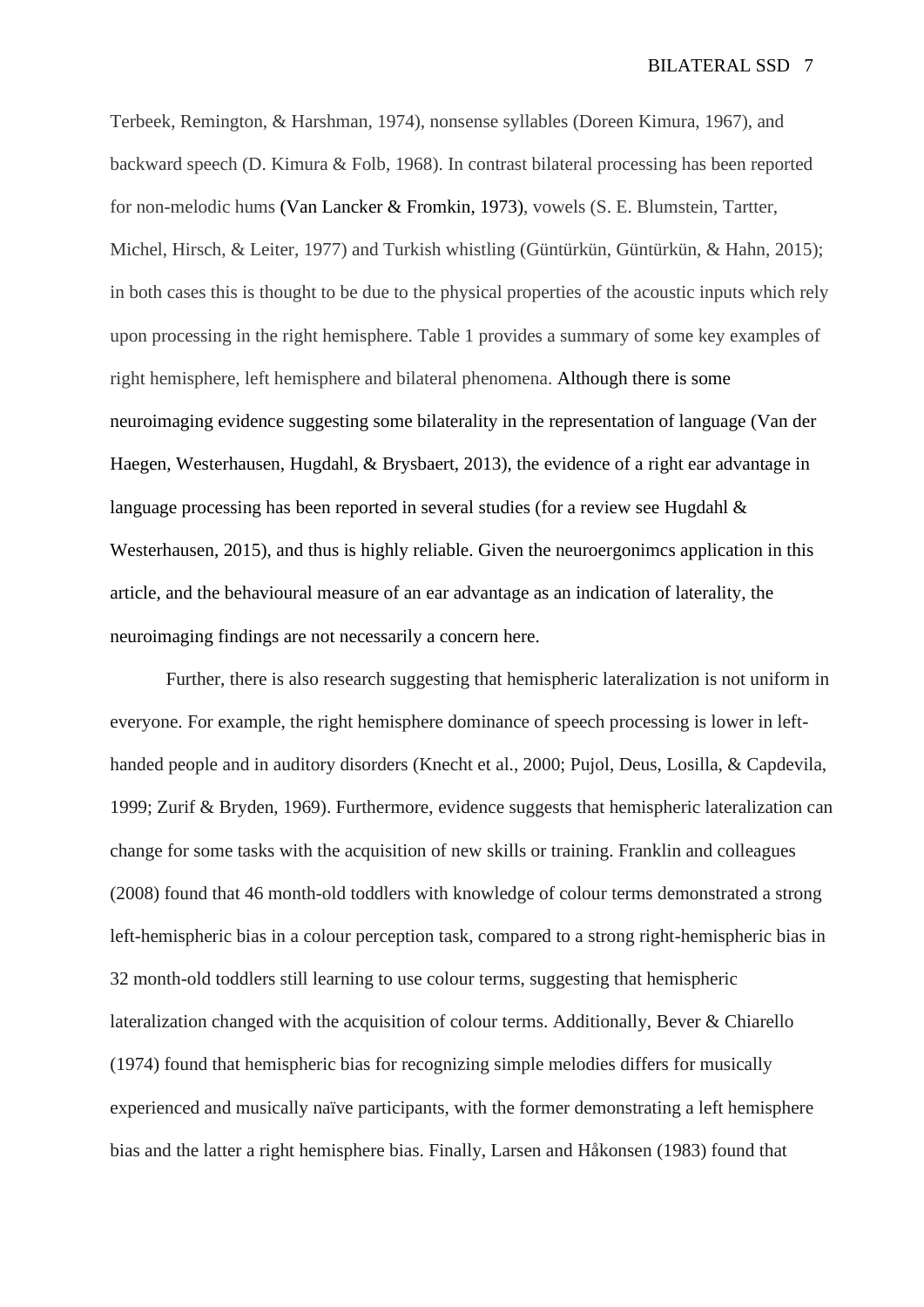congenitally blind children do not exhibit the typical left hemisphere bias for speech, suggesting that hemispheric lateralization can differ between visually impaired and sighted people.

How would visual linguistic information, such as letters, turned into sound with sensory substitution be processed in the brain? Even though there is extensive evidence that experienced users can use so-called "visual" areas, such as the visual word form area, to process images of words turned into sound with sensory substitution (Striem-Amit, Cohen, Dehaene, & Amedi, 2012), clearly there is a role for auditory processing to provide the initial perceptual code. Might there be hemispheric laterality for visual linguistic information perceived through sensory substitution? The examples in Table 1 were selected to illustrate the three possibilities for sensory substitution: left hemisphere, right hemisphere or bilateral.

First consider the case for left hemispheric lateralization. Bach-y-Rita and Kercel argued that reading braille and even reading in general may be forms of sensory substitution, suggesting a possible link between sensory substitution and language (Bach-y-Rita & Kercel, 2003; Deroy & Auvray, 2012). This might imply a similar left hemispheric lateralization bias observed in language processing during sensory substitution whether due to the linguistic content (Doreen Kimura, 1967) being presented when turning images of letters or words into something that can be touched or heard in sensory substitution. Visual-to-auditory sensory substitution might also rely on left hemispheric lateralization due to the nature of the auditory display, whereby pitch (perceived frequency) represents a dimension of space; the use of tones for linguistic decision making is also left lateralised (Zurif, 1974) and devices such as The vOICe use the same frequency range as human speech, and thus a similar use of tone (pitch) might require the same neural processing (Meijer, 1992).

Second, consider the case for right hemispheric lateralization. There is also evidence suggesting that the processing of visual-to-auditory sensory substitution may be more similar to music processing. Haigh and colleagues (2013), for example, found a positive correlation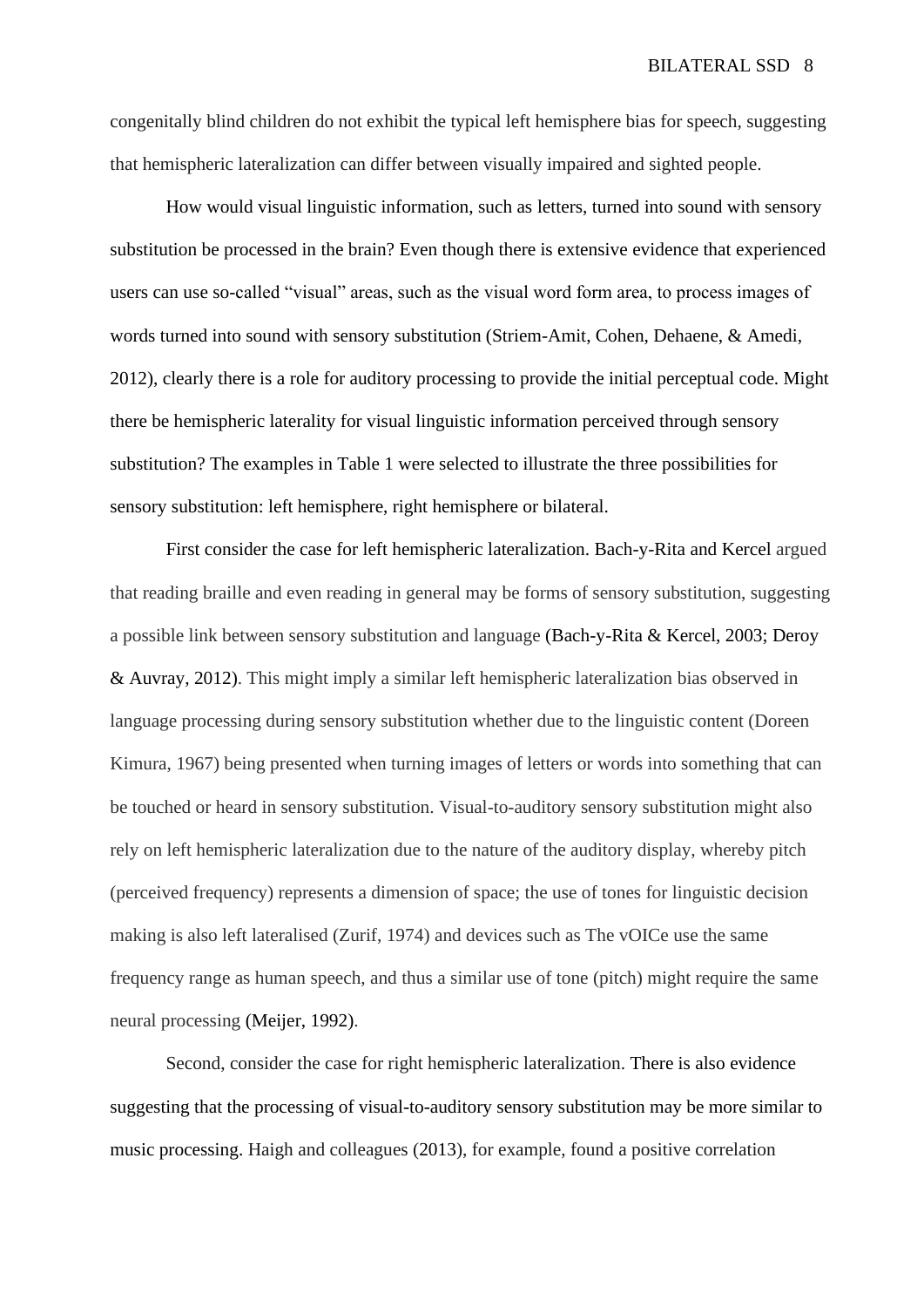between musical training and acuity using The vOICe. This may in part be because both cognitive functions involve pitch processing (Peretz & Zatorre, 2005), and research suggests that pitch processing improves with musical expertise (Besson, Schon, Moreno, Santos, & Magne, 2007; Schon, Magne, & Besson, 2004). Furthermore, users of the visual-to-auditory SSD 'Eyemusic' (Abboud, Hanassy, Levy-Tzedek, Maidenbaum, & Amedi, 2014), which uses timbre and musical notes to substitute for colours in addition to the conversion algorithm of The vOICe, could successfully decipher information about shape and colour together. This might imply a similar right hemispheric lateralization might exist for sensory substitution as it does for the processing of melodies (Doreen Kimura, 1964) and complex pitch perception (Sidtis, 1982) as noted in Table 1.

Third, consider also the case for bilateral processing of information. The processing of nonmelodic hums (Van Lancker & Fromkin, 1973) do not exhibit an advantage for either ear, and thus are bilaterally processed. Although EyeMusic provides an arguably more melodic version of sensory substitution than The vOICe, both are bound by the visual features in the image and thus might be better described as nonmelodic. Other research has found that a particular form of language that uses whistling in Turkey is surprisingly bilateral (Güntürkün et al., 2015). Even though the whistling encodes linguistic information and could arguably be considered melodic, the complex pitch perception involved places high demands on the right hemisphere with a resulting bilateral profile. This is certainly also the case with The vOICe and its use of pitch to encode the vertical dimension of images, so the processing of linguistic information might be similarly demanding of both hemispheres.

Here we assessed hemispheric lateralization in order to study the neural mechanisms involved in sensory substitution. A direct approach to test for hemispheric lateralization in visual-to-auditory sensory substitution would shed light on to the hemispheric processing of SSDs and, with the neuroergonomics approach guide the development of SSDs. We assessed the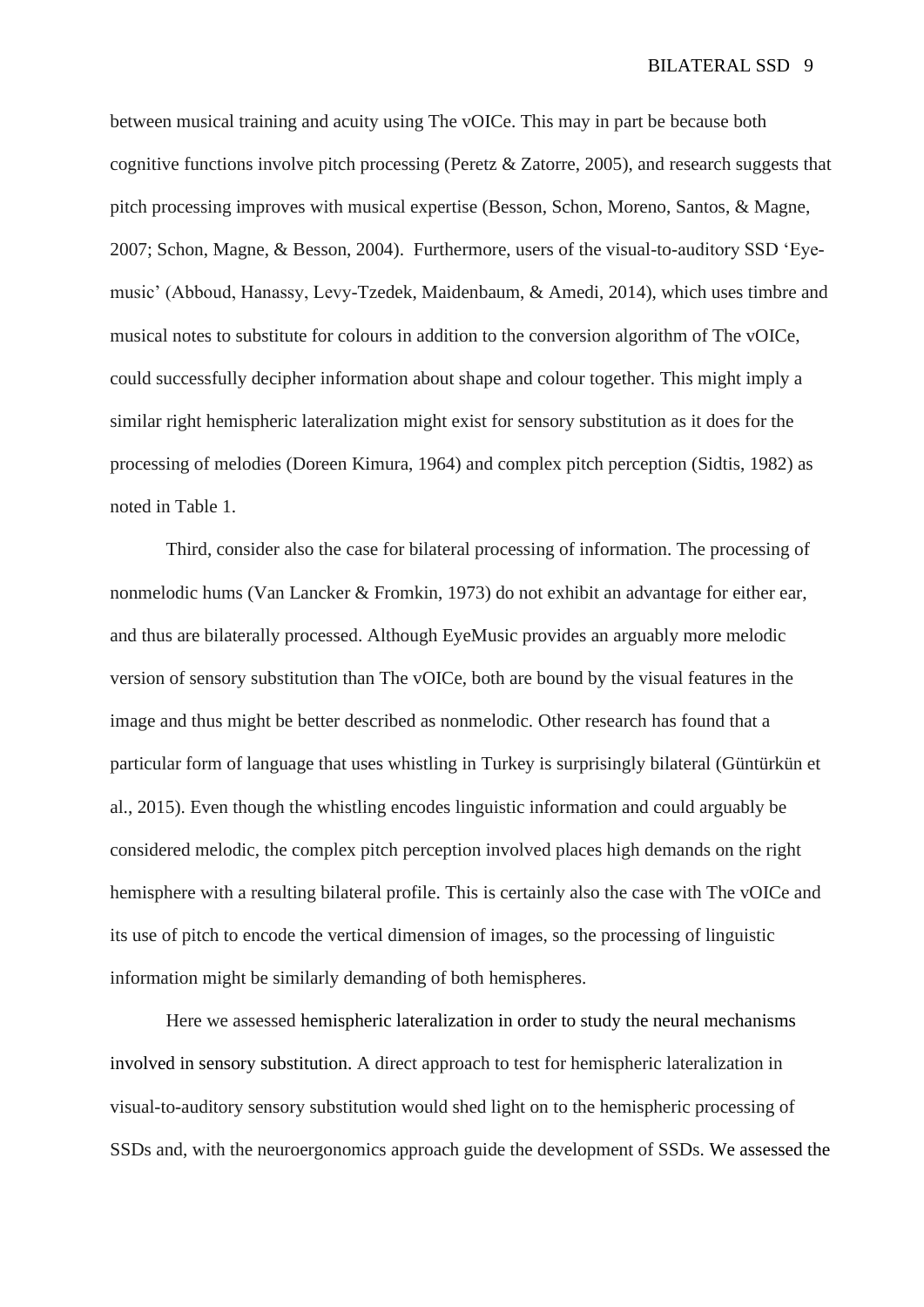hemispheric lateralization of standard dichotic listening in both sighted and visually impaired participants as there are few studies of whether impaired vision impacts the lateralization of auditory language processing (Larsen & Hakonsen, 1983), and we assessed handedness. To investigate lateralization, we used the standard dichotic listening test (DLT), whereby participants are presented with two sounds simultaneously in each ear and asked to state which sounds they heard more clearly. The DLT is a reliable method for measuring the hemispheric lateralization of auditory processes (Asbjørnsen et al., 2000; S. Blumstein, Goodglass, & Tartter, 1975). A group of visually impaired, experienced vOICe users and a group of sighted, novice participants completed two DLTs, both adapted from the DLT used in the Bergen fMRI group's iDichotic app, which has been shown to be both quick and reliable in measuring hemispheric lateralization of speech processing (Bless et al., 2013). The first task was a DLT using spoken syllables and the second used basic stimuli produced by The vOICe (vOICe-DLT). We also asked participants to complete a handedness questionnaire to examine whether there is an association between handedness and hemispheric lateralization of visual-to-auditory sensory substitution as is seen with the processing of speech.

We sought to investigate whether or not there is a difference between hemispheric lateralization from the processing of spoken syllables and syllables sonified from their visual symbols to soundscapes using The vOICe. To do this, we conducted two experiments. Experiment 1 investigated hemispheric lateralization in novice (non-experienced) users of The vOICe. To add to the reliability and robustness of these results, and the ecological validity of considering this in the context of visual impairment, we performed a replication and extension with new stimuli in Experiment 2, which assessed whether hemispheric lateralization patterns differ between sighted participants using The vOICe for the first time versus blind experienced vOICe users.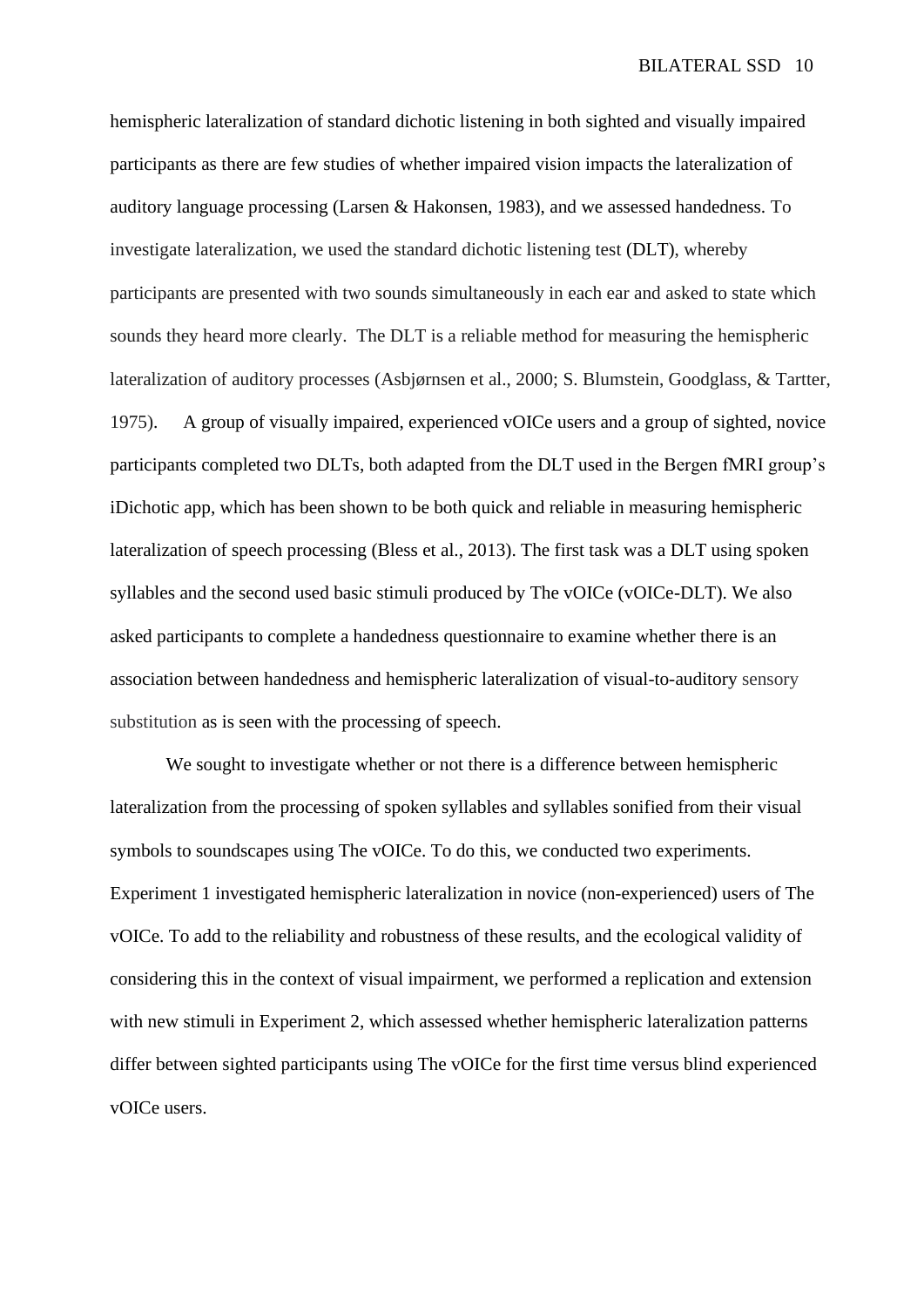#### **Experiment 1 Methods**

#### **Participants**

In Experiment 1, there were 12 adult sighted participants (6 females, 6 males, ages 19- 43), all of whom were non-experienced (novice) users of The vOICe. The participants were recruited among undergraduate and postgraduate students and staff at University of Bath and Bath Spa University. Each participant gave written consent before participating in the study. Whilst the hearing abilities of each of the participants was not explicitly checked, there was verbal confirmation in the participant recruitment phase that the participants were not hearing impaired or using a hearing aid.

#### **Materials**

The handedness questionnaire was 10-items (Veale, 2014) adapted from the original 20 item Handedness Questionnaire from the Edinburgh Handedness Inventory (EHI) (Oldfield, 1971). The EHI asks questions such as whether the participant uses their right or left hand for various tasks such as writing, drawing, throwing, and using a toothbrush or spoon.

In Experiment 1 (DLT) 6 syllables were used --  $/ba/$ ,  $/da/$ ,  $/ga/$ ,  $/ka/$ ,  $/pa/$ ,  $/ta/$  -- as presented in the iDichotic app (Bless et al., 2013) run on an iPad mini, with transmission via noise-cancelling headphones. Stimuli for vOICe-DLT was a set of 20 sound clips, each comprising two different vOICe soundscapes of capital letters from a selection of six. For Experiment 1 the strategy was to optimise the presentation of letters to aid in discrimination using The vOICe. The 6 letters (with differing capitalisation as indicated) were chosen in a pilot-testing phase based on differentiability: E, k, O, q, R, and S. All were rotated 90 degrees to the left as this resulted in more distinct soundscapes for the letters. Each soundscape was created by sonifying a white image on a black background, for maximum contrast, using the vOICe image sonification feature set on 1 second scan speed, normal contrast. The clips were edited using Audacity (http://audacity.sourceforge.net/) processed as in the DLT (see the Procedure) but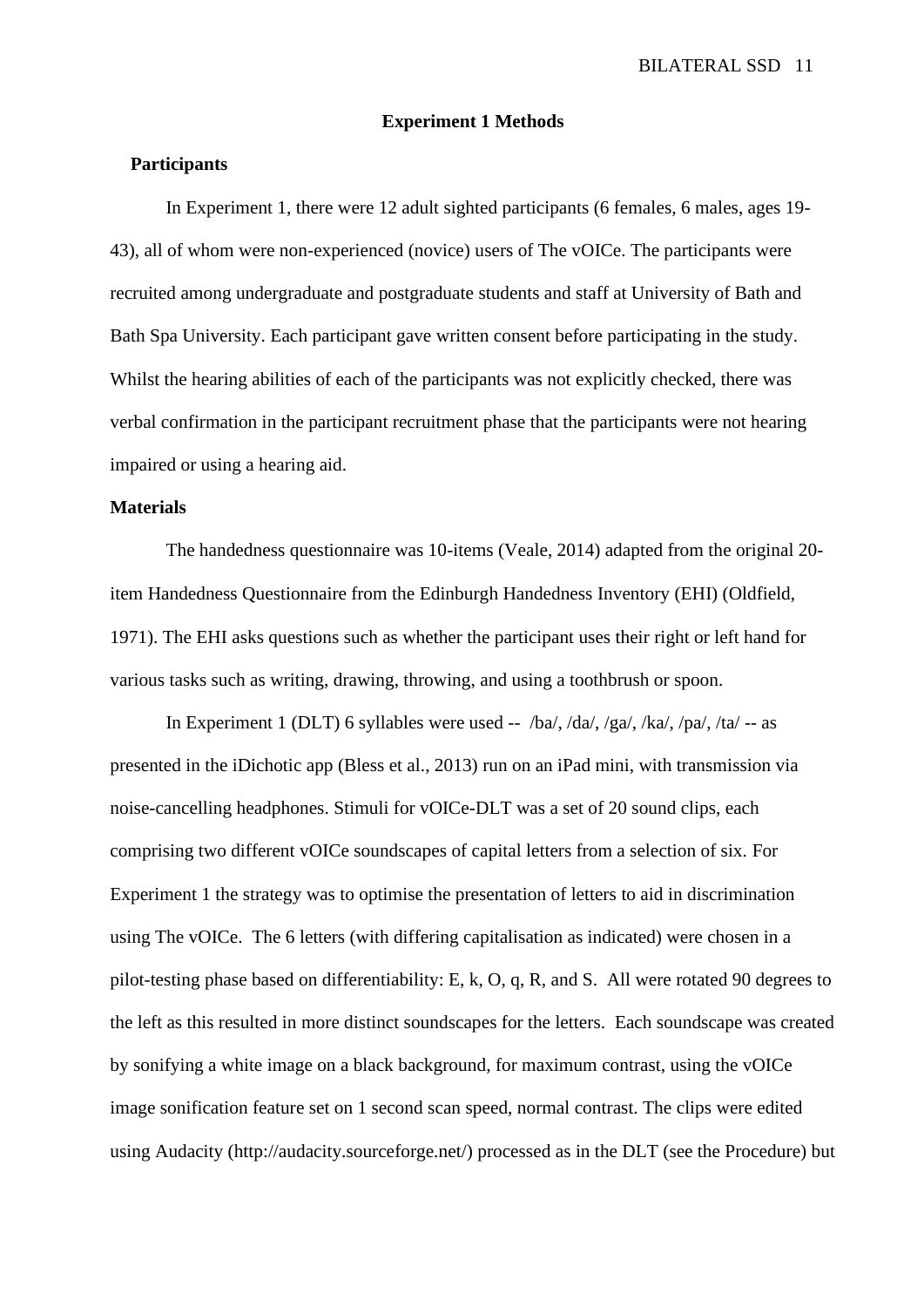instead using the soundscapes, such that the soundscapes were matched in the same way as the spoken syllables. In Experiment 1, the vOICeDLT stimuli were presented via headphones for the auditory component (hearing the soundscapes), and on a sheet of printed paper for the visual component (viewing the letters).

#### **Procedure**

The DLT stimuli were presented in iDichotic using the standard procedure in the app, as follows. This began with a basic learning phase that is included within the app that teaches the participant how to use it. Then there was the iDichotic listening test phase, during which participants had to choose which syllable they heard over the headphones from a choice of the six syllables they read on the iPad, and responses were recorded by the app. For each clip, audio of two different syllables were presented, with one panned 100% to the left ear and the other panned 100% to the right ear, with the signal amplitude normalized. The stimuli were presented in a total of 36 pairs each presented once, including all 30 possible pairs of different letters, plus 6 homonym pairs with the same syllable presented to the left and right ears, in a pseudorandomized order.

For the second phase, participants were presented with the vOICeDLT stimuli, beginning with a 15 minute learning phase during which the participants were instructed to learn to differentiate between the novel sounds to their best of their ability, by listening to the sounds, and then informally testing themselves on their ability to match the soundscapes to the images of letters on the sheet of paper. This was followed by the vOICeDLT experiment, during which participants were presented a sound and pointed to the letter the sound is associated with, for each of the 30 pairs of different letters, presented in the same order for all participants as a single audio track. Syllables are used in the standard DLT as consonants are otherwise not easily spoken. Single letters were used with The vOICe due to the ability to present consonants without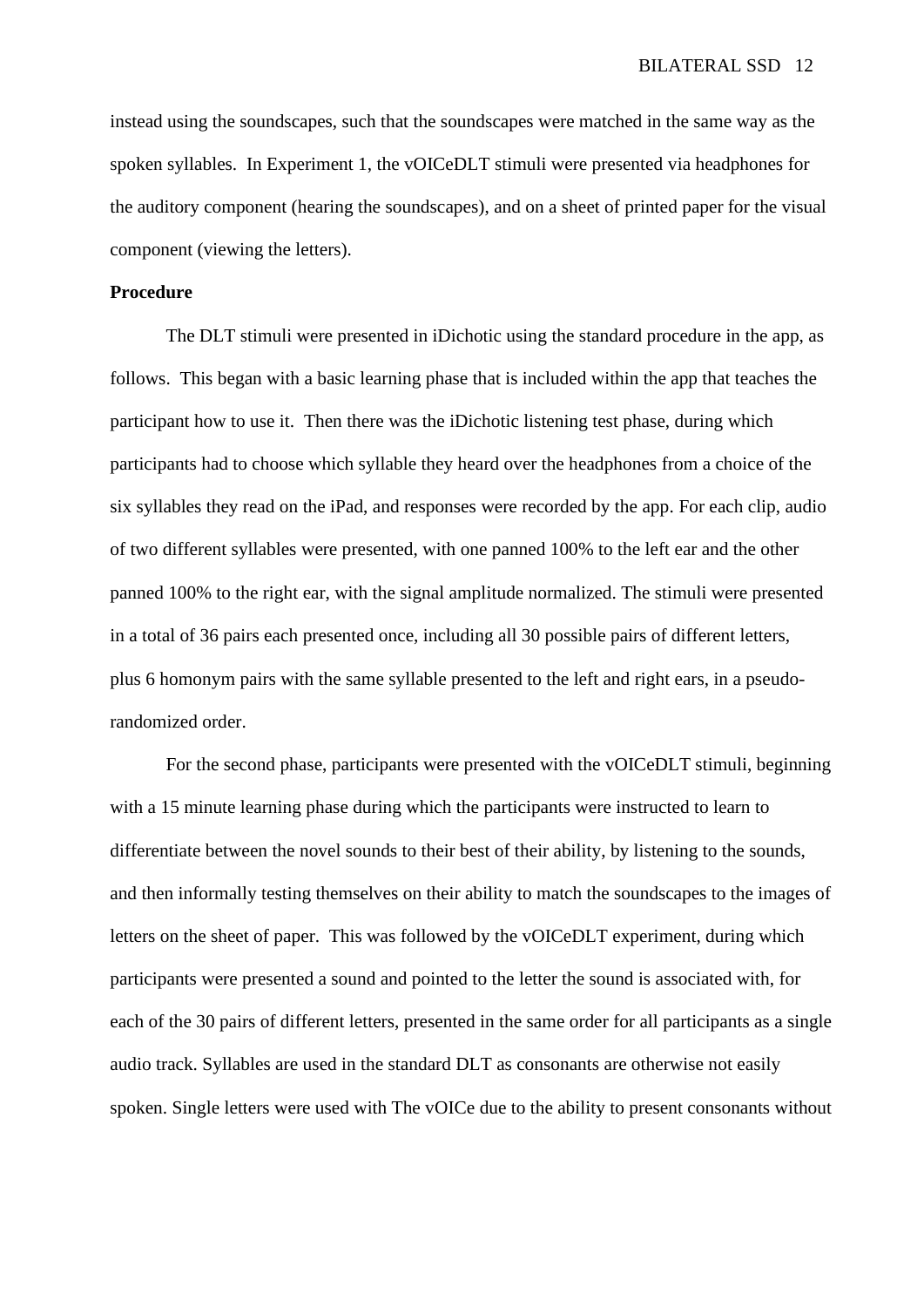vowels, the length of presentation, and to avoid increasing cognitive load by presenting additional information that would be unnecessary for the task.

#### **Laterality Index**

Scores of hemispheric lateralization were calculated for both the DLT and vOICeDLT using Studdert–Kennedy and Shankweiler's (1970) laterality index (LI). This is calculated as LI  $= (R-L)/(R+L)$ , whereby R is the number of stimuli directed to the right ear that were correctly identified, and L is the number of stimuli directed to the left ear that were correctly identified. Scores were therefore between -1 and 1 whereby a score of -1 suggests a strong right hemisphere bias, a score of 1 suggests a strong left hemisphere bias, and a score of 0 suggests no bias.

Scores for handedness were calculated using an index adapted from Oldfield (1971) using 10 questions as opposed to the original 20. The index is also calculated using the same formula  $(R-L) / (R+L)$ . Preferences were scored as 'always right'  $(R=2)$ , 'always left'  $(L=2)$ , 'mainly right' (R=1), 'mainly left' (L=1), or 'no preference' (R=0, L=0). A score of -1 suggests strong left-handedness, a score of 1 suggests strong right-handedness and a score of 0 suggests ambidexterity.

#### **Results**

Participants in Experiment 1 were found to include both left handed (n=2) and right handed (n=10) individuals, with mean handedness scores of -80 and 88.5 respectively.

The DLT and vOICeDLT results are illustrated in Figure 1. To assess laterality in each condition, the DLT and vOICeDLT scores were each compared to zero. The DLT score was significantly different than zero, The vOICeDLT was also significantly different than zero, *t*(11)  $= 2.3$ ,  $p = .04$ . In a comparison between LI scores, a t-test on the DLT versus the vOICeDLT found a greater LI for the DLT of 0.48 (0.09) compared to the vOICeDLT of 0.14 (0.05),  $t(11) =$ 3.44, *p* = .006.There were no significant correlations between handedness, vOICeDLT or DLT (*r*s ranged from .06 to .13, *p* > .5).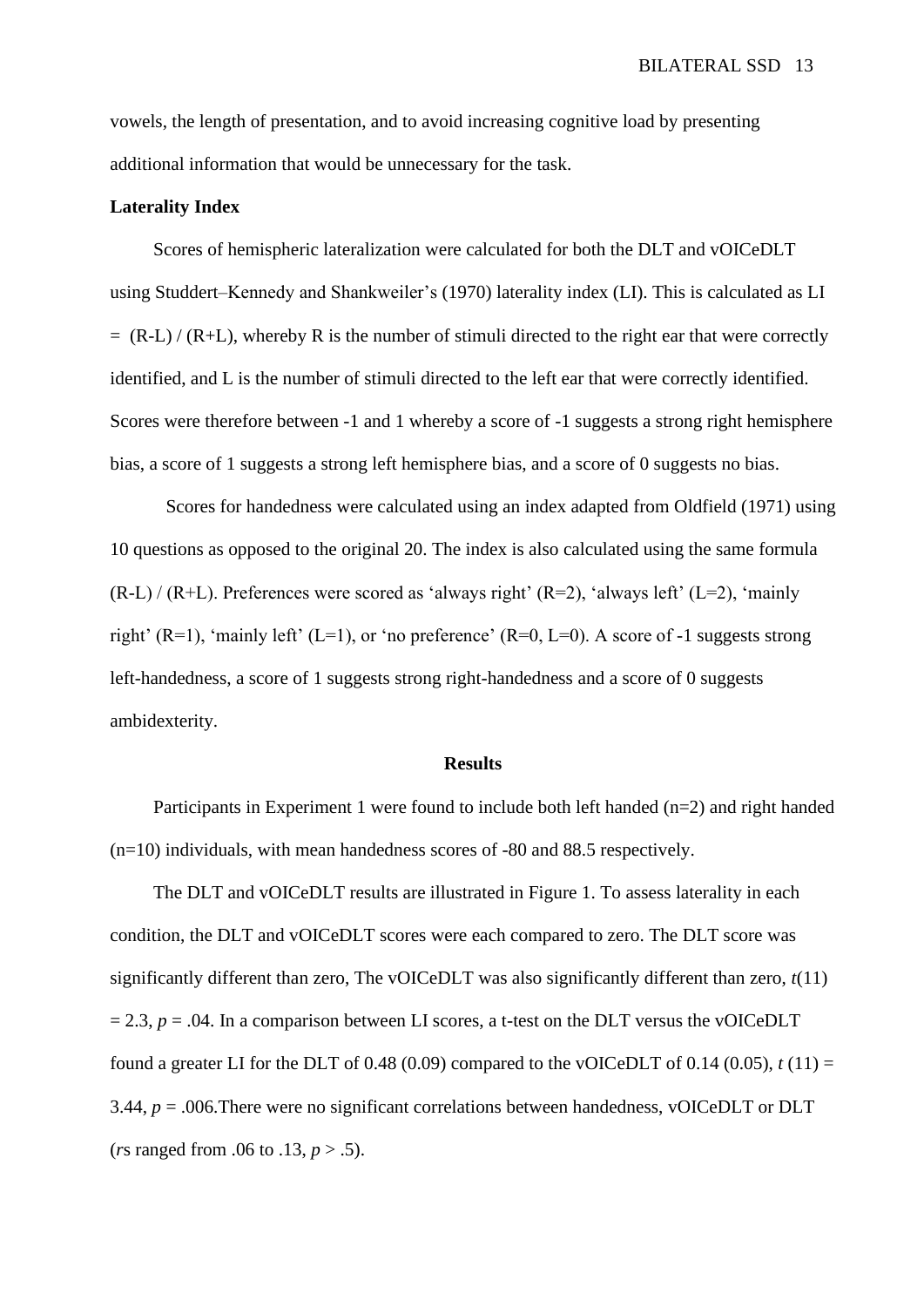#### **Experiment 2**

## **Methods**

#### **Participants**

Participants comprised of two groups: novice users of The vOICe who did not participate in the first experiment, and "experienced" visually impaired users of The vOICe. Note that The vOICe has not yet gained widespread daily usage, and thus the number of experienced, visually impaired users is limited making a larger number of participants unavailable. These participants already used the vOICe pragmatically, rather than acquiring experience through long-term recruitment and training as part of an experiment, thus making for an ecologically relevant comparison. The experienced group consisted of three male and two female participants, with their details provided in Table 2; a blind participant was excluded for not reporting the cause or duration of visual impairment ( $n = 5$ ; mean age = 41 years, SD = 14.8). Participants were recruited from a forum used by both The vOICe users and researchers in the field. The novice group consisted of undergraduate students at the University of Bath ( $n = 15$ ; mean age = 21.13 years,  $SD = 1.41$ ). Each participant gave written consent before participating in the study. Whilst the hearing abilities of each of the participants was not explicitly checked, there was verbal confirmation in the participant recruitment phase that the participants were not hearing impaired or using a hearing aid. Indeed because of the auditory display used by The vOICe, no known users have hearing impairments as this would render the device difficult to use.

#### **Materials**

In Experiment 2, similar stimuli to those in Experiment 1 were presented, but instead incorporated into a fully-integrated online format. Participants gave consent and completed the handedness questionnaire as in Experiment 1, although within the online format. The same iDichotic task was utilised: 6 syllables were used as in Experiment 1-- /ba/, /da/, /ga/, /ka/, /pa/, /ta/, but adaptations were required in order for presentation within the online form. The audio for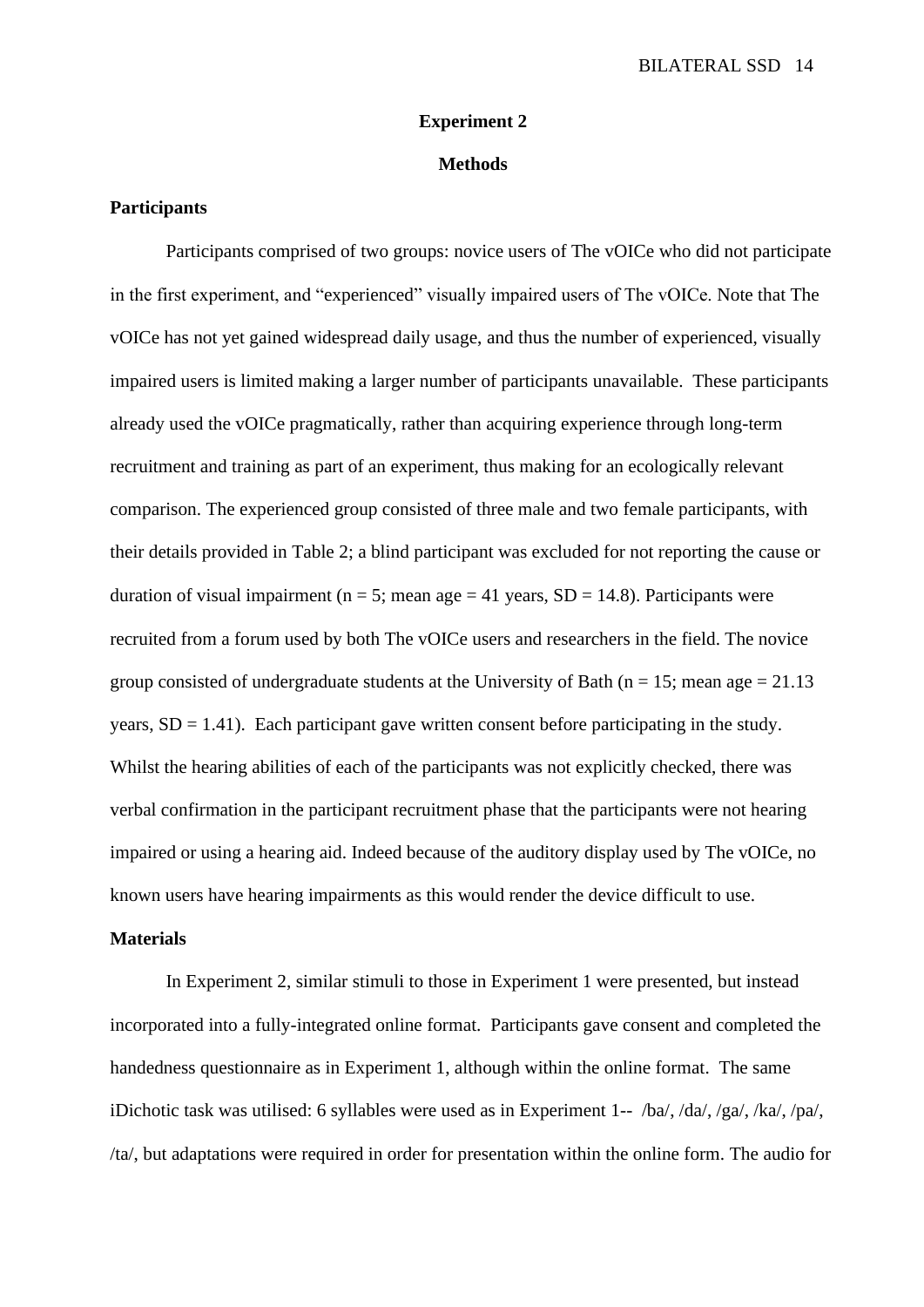the syllables was taken from Sound of Text (http://soundoftext.com), and edited in Audacity. For each clip, audio files of two different syllables were opened with one panned 100% to the left ear and the other panned 100% to the right ear. Signal amplitude across stimuli was then normalized. The syllables were matched so that no combination of syllables, in terms of both the syllables themselves and their audio panning was used twice. That is, a pair of syllables could be used twice only if their panning was reversed. Each syllable was used six or seven times, and no one syllable was panned to one ear more than four or less than three times.

Stimuli for vOICeDLT was a set of 20 sound clips, each comprising two different vOICe soundscapes of capital letters from a selection of  $six - A$ , E, K, Q, R, S. These letters were chosen due to their distinct visual appearances, as in Experiment 1, but in this experiment they were presented for consistency with standard reading practice and applied use rather than discriminability. Unlike in Experiment 1, these were all capitalized and presented upright to test whether the results from Experiment 1 would generalise to the standard, canonical orientation of letters.

The training session consisted of two parts, both administered via online survey the first consisted of information on the basic rules of image-to-sound conversion and provided example vOICe soundscapes of basic shapes to introduce the participant to the conversion algorithm. The second introduced the soundscapes of the letters A, E, K, Q, R and S, and gave the participant a chance to try to match each soundscape with the correct visual presentation of the letter. Soundscapes were created using The vOICe as in Experiment 1.

# **Procedure**

#### *Experienced group*

The experienced group completed the study via an online experiment, made accessible through screen readers, in which the handedness questionnaire, DLT and vOICeDLT were presented. First, participants were provided with information regarding the nature of the study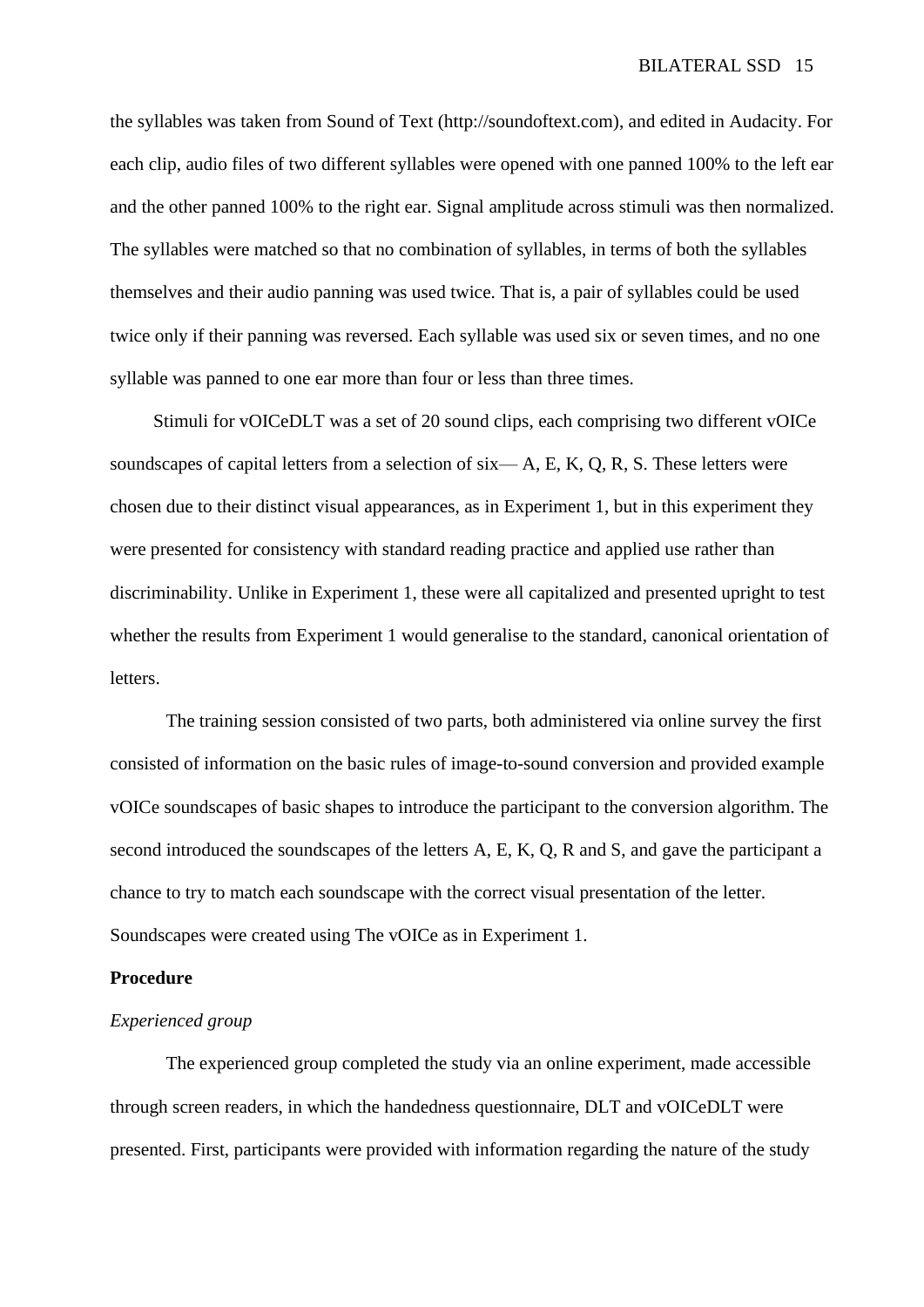before answering questions related to their visual impairment and their use of the vOICe. They then completed the handedness questionnaire. Next, they were asked to put on their headphones, and clarify they were on correctly (i.e., left headphone – left ear) before starting either DLT or vOICeDLT, the order of which was randomised across participants.

For each clip, participants were presented with the list of possible syllables (DLT) or soundscapes (vOICeDLT), and asked to select the syllable or soundscape that they could hear. If they could make out both sounds, they were asked to select the sound they heard more clearly. After the vOICeDLT test, participants were asked to confirm whether they heard clip only once. Finally, the experiment ended with a debriefing that explained the purpose of the research. *Novice group*

The novice group also completed the study via an online experiment, but instead, in a lab with an experimenter present. However, to keep their experience as similar as possible to that of the experienced group, the experimenter was mainly silent and only answered basic questions before and after the experimental trials. The procedure was the same as for the experienced group, aside from the questions regarding visual impairment. They were instead asked to confirm that they were indeed naïve to The vOICe. Furthermore, between the DLT and vOICeDLT the novice group completed the training session introducing them to The vOICe and the soundscapes that would be used in vOICeDLT.

#### **Experiment 2 Results**

Participants in Experiment 2 were all right handed, with only three not obtaining a score of 1 on the handedness test, and there was no significant different between the experienced and novice groups (mean = .97,  $SD = .07$  in the experienced group; mean = .97,  $SD = .08$  in the novice group),  $t(19) = 0.09$ ,  $p = .93$ . To test for normality, we used the Shapiro-Wilk test, as this is the most suitable test for small sample sizes (Yazici & Yolacan, 2007). This was found to not be significant for both the experienced and novice group categories and for the left, right and no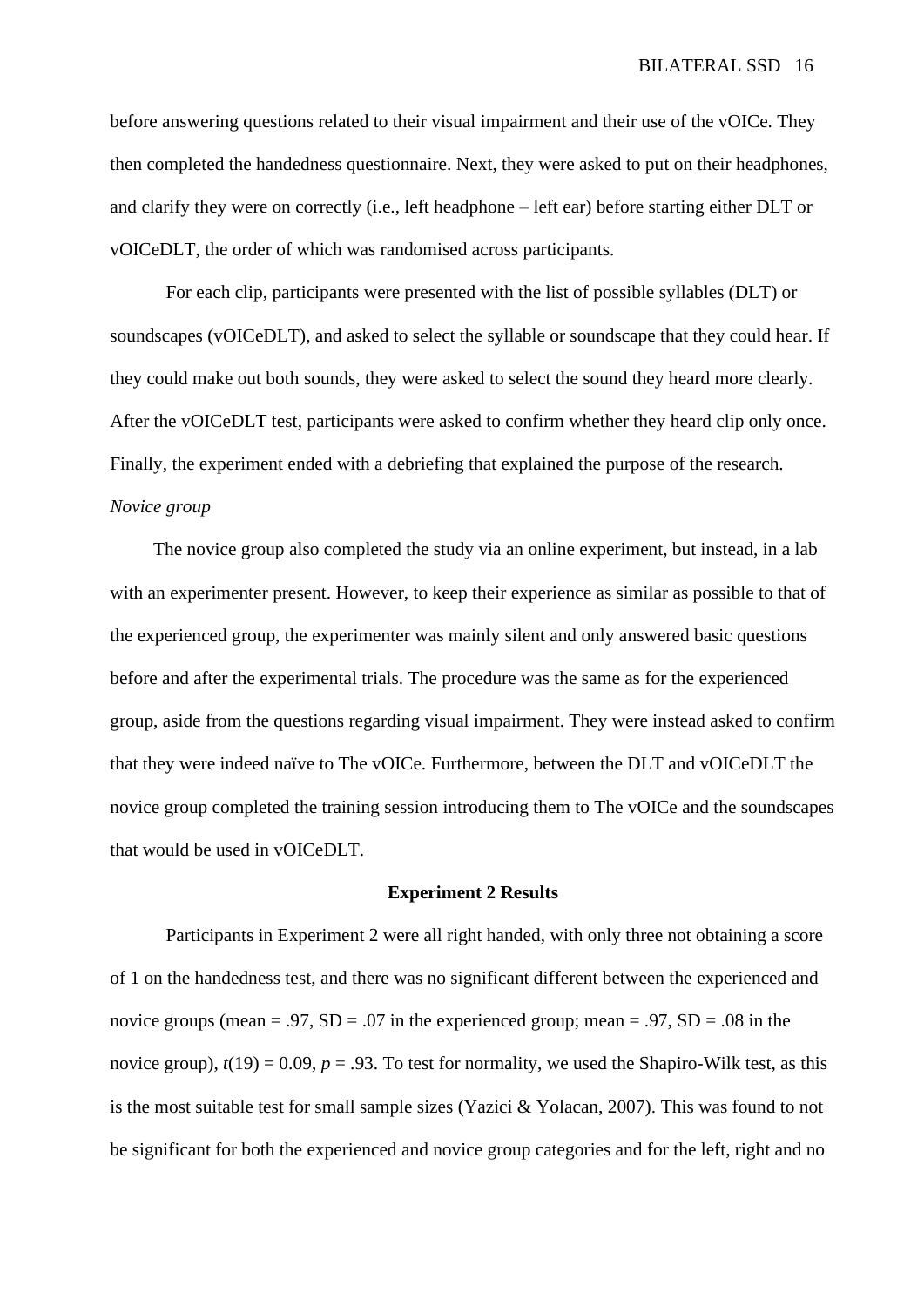hemispheric bias categories, suggesting that the normality assumption had been met. Levene's test was used to test for homogeneity of variances, as this is a robust test (Levene, 1960). This was found to not be significant too,  $F(5, 14) = 2.37$ ,  $p = .09$ , suggesting that the homogeneity of variances assumptions was met.

Concerning the DLT, the average dichotic listening scores for syllables were similar for both experienced (mean = .30,  $SD = .39$ ) and novice groups (mean = .28,  $SD = .32$ ), as shown in Figure 2. This is indicative of a left hemisphere bias. One-sample t-tests found that the mean DLT score was significantly different from zero in the novice group,  $t(14) = 3.31$ ,  $p = .005$  (95%) CI [9.7,45.4]), but not in the experienced group,  $t(4) = 1.74$ ,  $p = .16$  (95% CI [-4.1,82.7]).

Regarding vOICeDLT, novice participants had on average a greater number of correct responses than the experienced participants (10.3 and 7.4 respectively); an independent-samples t-test found this to be significant,  $t(16.1) = -2.55$ ,  $p = .02$ . The laterality index results are plotted in Figure 3. The average scores on vOICeDLT both indicated a slight left hemisphere bias but this was smaller for the novice group (mean =  $.03$ , SD =  $.17$ ) than for the experienced group (mean  $= .24$ , SD  $= .29$ ), as shown in Figure 3. One-sample t-tests found that the mean vOICeDLT score was not significantly different to zero in either the experienced group,  $t(4)$  = 1.84,  $p = .14$ , nor the novice group,  $t(14) = 0.73$ ,  $p = .48$ , and the groups were not significantly different,  $t(19) = 1.87$ ,  $p = .08$ . Thus these results suggest that rather than left hemisphere bias, there is a bilateral bias for the vOICeDLT.

We then used a two-way repeated measures ANOVA to examine the effects of group and hemispheric lateralization of speech on vOICeDLT scores. The scores on the DLT were converted into a categorical variable defined by three categories, which were left hemisphere bias for scores that were greater than zero, right hemisphere bias for scores that were less than zero and no bias for scores that were equal to zero. Handedness scores were removed from the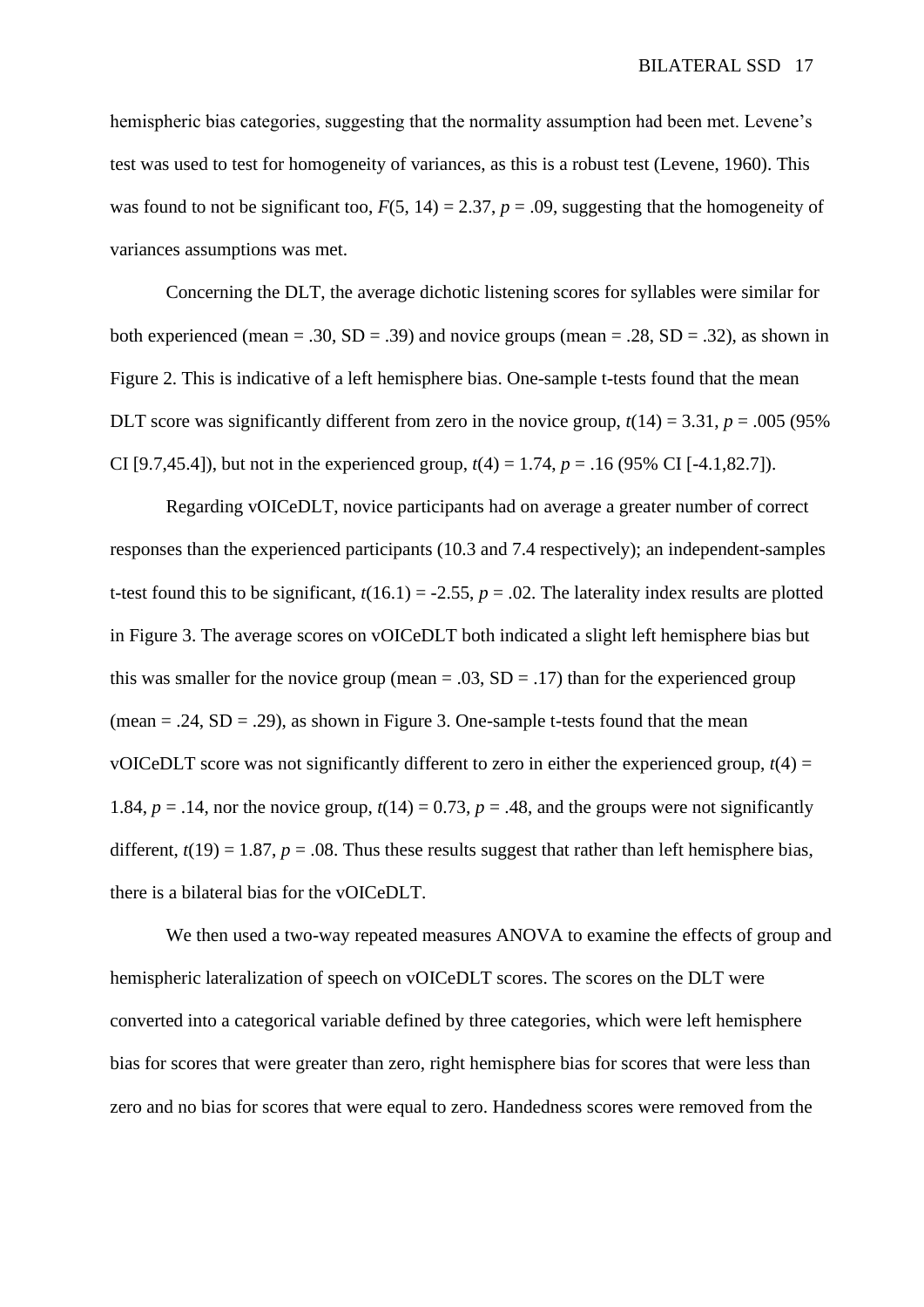analysis as there were no left handed or ambidextrous participants, and there were only three participants with handedness scores of less than 1.

The results from the ANOVA showed that neither group,  $F(1, 14) = 3.29$ ,  $p = .09$ , nor hemispheric lateralization of speech,  $F(2, 14) = 1.14$ ,  $p = .35$ , had a significant main effect;nor was there a significant interaction between group and hemispheric lateralization of speech, *F*(2, 14) = .85,  $p = 0.45$ . There were no significant correlations between handedness, vOICeDLT or DLT (*r*s ranged from .07 to .20, *p* > .3).

#### **Discussion**

Our study found that spoken syllables, as tested by the DLT, are processed preferentially in the left hemisphere, in both sighted and blind participants. However, the processing of visual letters converted to sound showed bilateral hemispheric processing but neither sighted nor blind experienced participants demonstrated a lateralization bias. Thus, the bilateral processing of vOICe stimuli may be due to additional recruitment of the right hemisphere in processing acoustic stimuli, as has been proposed for vowels and Turkish whistling (S. E. Blumstein et al., 1977; Güntürkün et al., 2015).

The similarities between the two groups are surprising given that they differ in both experience in The vOICe and in visual ability (sighted or impaired). For example, past findings showed that congenitally blind children did not exhibit an ear bias for speech, in contrast to sighted people (Larsen & Hakonsen, 1983). Furthermore, past work has also found hemispheric differences between experts and novices in terms of musical experience for recognizing melodies (Bever & Chiarello, 1974), whereas in the present study experienced and novice groups did not differ when perceiving The vOICe stimuli. It is worth noting that the experienced vOICe users did not report being familiar with recognizing letters specifically, and in fact perhaps had little use for such visual symbols in their daily lives.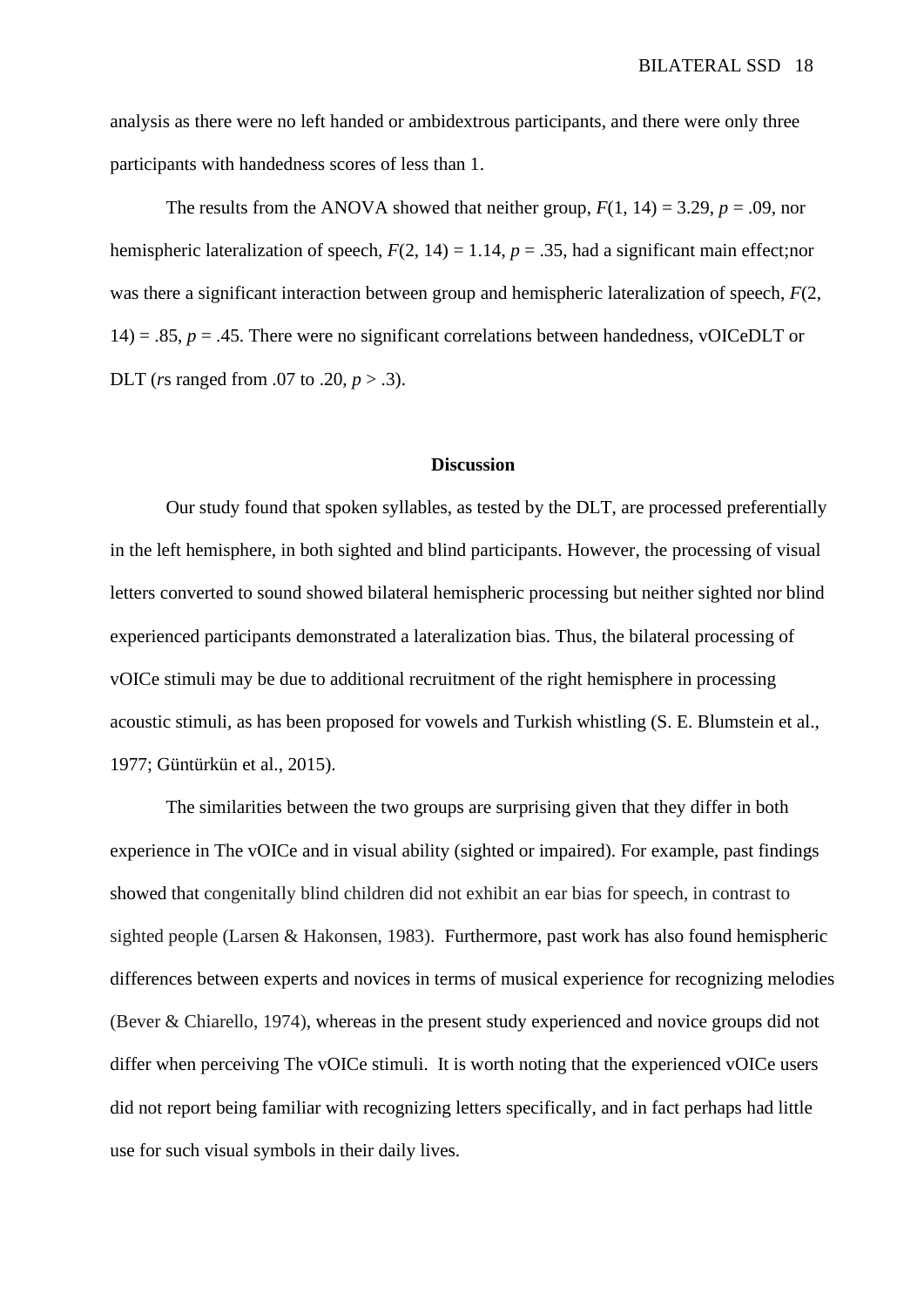A dichotic listening test to assess hemispheric laterality would be interesting as a pre- and post-test in training users with The vOICe. The limited sample size here, restricted by the small number of naturally occurring vOICe users available, may have not provided enough statistical power to detect a difference between the novice and experienced vOICe user groups in hemispheric lateralization. In Experiment 2, for vOICeDLT, only one out of five of The vOICe experienced users had a right hemisphere bias, and the other four out of five had a left hemisphere bias. This is compared to the sighted participants in Experiment 2, where the hemispheric bias for The vOICe was more widely distributed: four out of 15 had no hemispheric bias, six out of 15 had a right hemisphere bias, and five out 15 had a left hemisphere bias. Finally, no novice participants had as strong a left hemisphere bias as two of The vOICe experienced users. Yet these possible biases were, on average, no different from zero and thus have a bilateral characteristic.

These findings suggest that, initially, letters heard with The vOICe are not processed as either music-like or language-like stimuli ("non-melodic hums"; (Van Lancker & Fromkin, 1973)). In terms of the links between visual-to-auditory sensory substitution and language (Bach-y-Rita & Kercel, 2003; Deroy & Auvray, 2012) and visual-to-auditory sensory substitution and music (Abboud et al., 2014; Haigh et al., 2013), it is possible that the lack of hemispheric bias in the visually impaired group suggests that the processing of visual-to-auditory information is equally similar to both language and music processing; it may require features of both language processing, such as processing information with high temporal precision (Belin et al., 1998) and music processing, such as pitch processing (Peretz & Zatorre, 2005) in equal measure. Alternatively, it is possible that processing of visual-to-auditory information is similar to neither language nor music processing, but this is less likely as the features mentioned above are possibly necessary in visual-to-auditory information processing.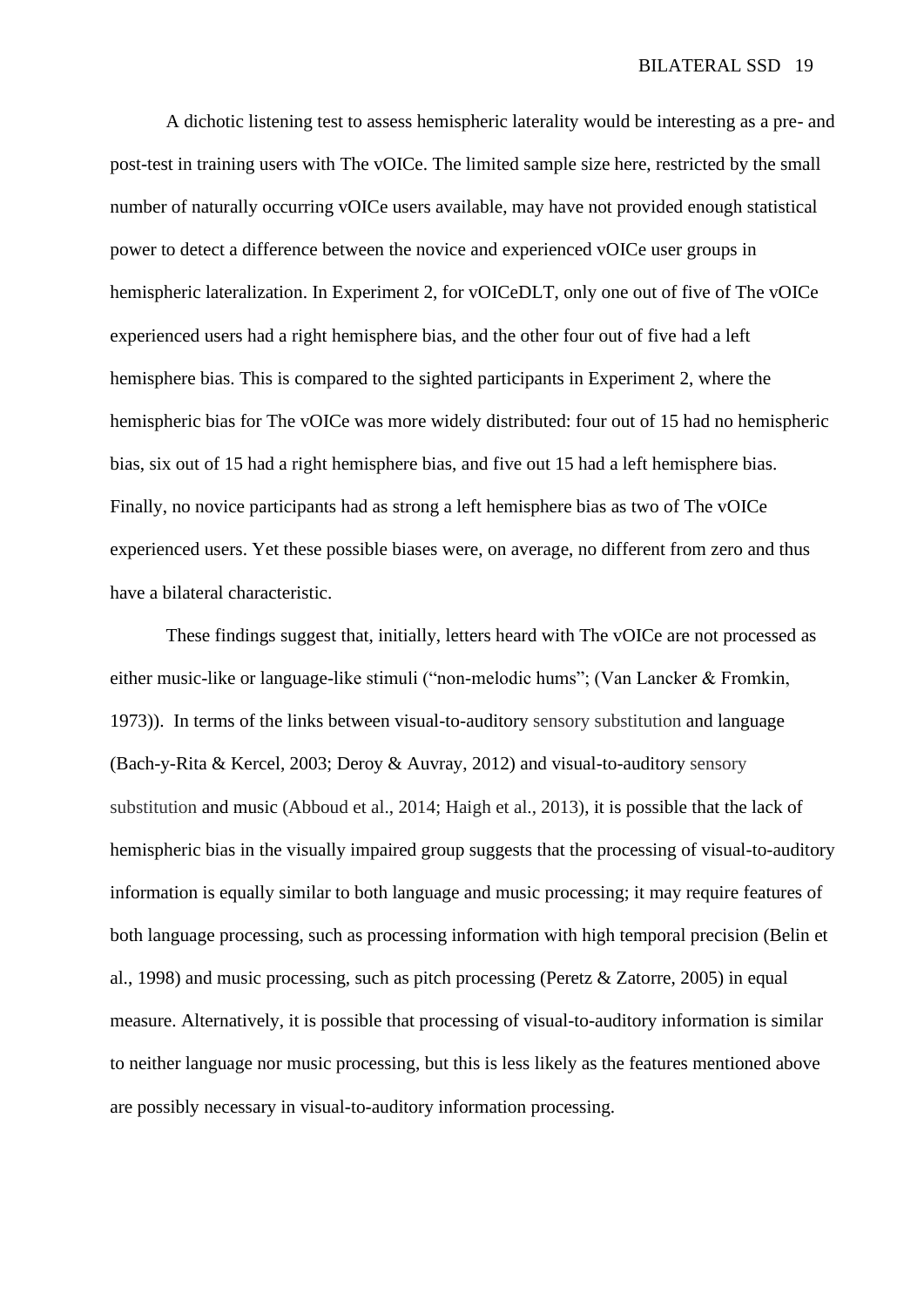However, there are other possible explanations. The bilaterality, or possible lack of hemispheric bias, found in the results could partly arise because the vOICeDLT task may have been too difficult. Indeed, after completing the study, some of the visually impaired participants expressed that they had had difficulties with vOICeDLT due to print not being widely used by them. This is reflected in the fact that, despite having considerably more experience with The vOICe, and the fact that visually impaired people perform more accurately during DLTs (Hugdahl et al., 2004), the experienced group was outperformed by the novice group in terms of correct responses during vOICeDLT. Many participant responses may therefore have been guesses, in which case one would expect the number of correct right and left responses to roughly even out, which would explain the lack of hemispheric bias seen in the analysis. Thus this is possibly a good indication of how new images are processed rather than how languagerelated images are processed.

Another explanation could be that the lack of significant hemispheric bias was due to the study's small sample size, and that the left hemisphere bias demonstrated by the visually impaired participants might be representative of the greater visually impaired population, despite not being significant in our analysis. Note that prior results demonstrating bilateral processing have also been established on the basis of a non-significant hemispheric bias in a small sample (Güntürkün et al., 2015). Yet, if a left hemisphere bias were the case, then, the outcome of the study would be consistent with past research with respect to a tendency for a left hemisphere bias in speech processing (Alho et al., 1998; Doreen Kimura, 1967). If this were the case it might suggest that the processing of visual-to-auditory information is more similar to that of language rather than music.

Regarding the lack of differences found in hemispheric lateralization of visual-toauditory processing between experienced and novice participants, it is possible that the hemispheric lateralization in the auditory cortex for visual-to-auditory information processing is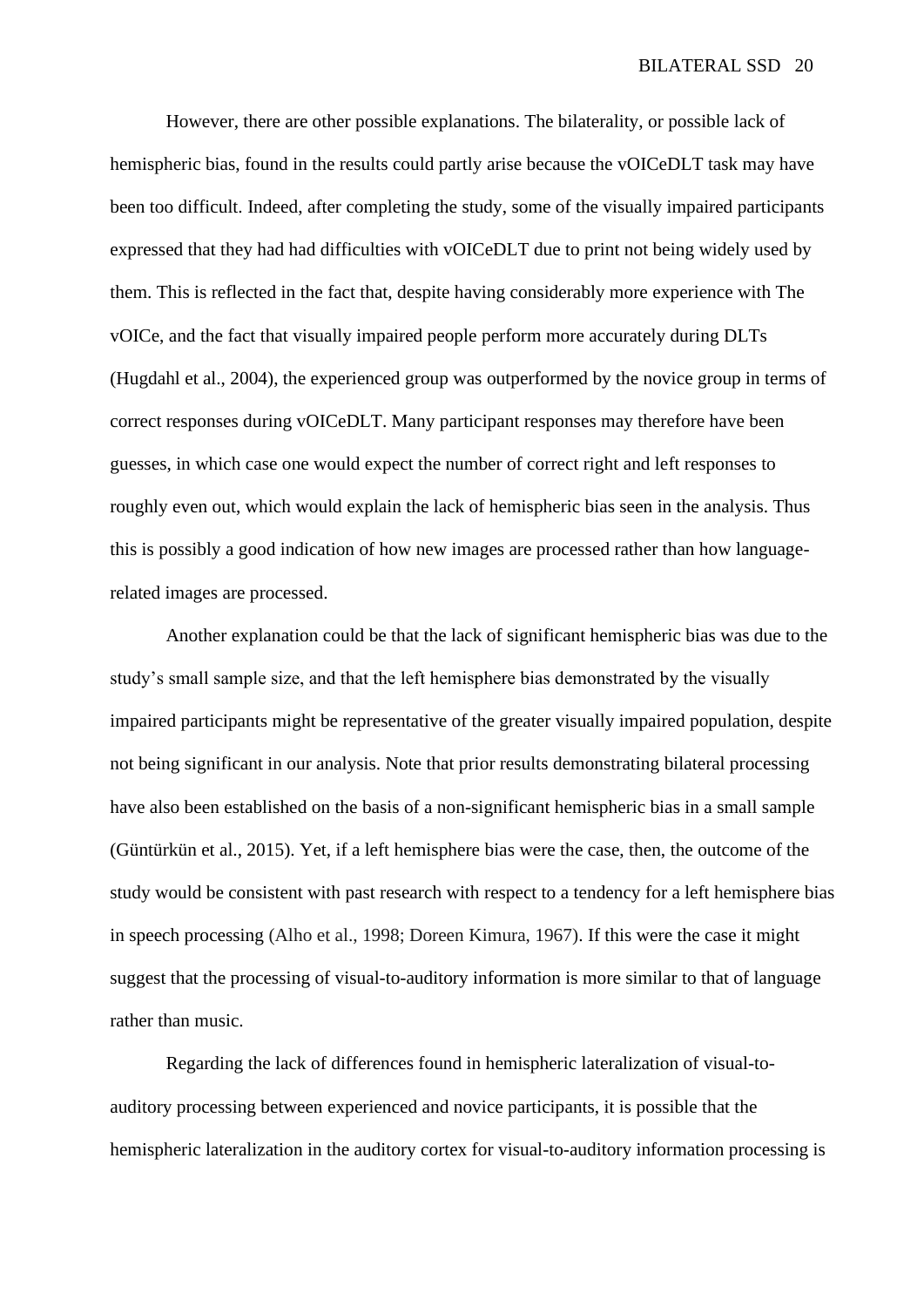not influenced by experience or training; this might stand in contrast to prior research with the hemispheric lateralization for recognition of melodies (Bever & Chiarello, 1974) where expertise impacts hemispheric lateralization. This also contrasts with prior work on visual impairment with perhaps some impact on hemispheric lateralization for speech processing (Larsen & Hakonsen, 1983). This is still compatible with previous research such as that by Pollok et al. (2005) and Ward and Meijer (2010) suggesting that there may be cerebral differences in visual-to-auditory information processing between experienced and novice users; however, it is possible that differences may not be present, or at least noticeable, in the auditory cortex, but instead limited to the visual cortex. Explanations based on the limitations stated above could also apply. For example, although found to be non-significant, the average score on the vOICeDLT was greater in the experienced group than in the novice group, suggesting a greater left hemisphere bias.

The results from the DLT for the novice group were consistent with previous research that suggests there is a left hemisphere bias for speech processing, especially in right-handed people (Alho et al., 1998; Doreen Kimura, 1967; Knecht et al., 2000). This suggests that the DLT adapted from the iDichotic app (Bless et al., 2013) was an effective way to collect information regarding hemispheric lateralization. Further research should therefore look into replicating the present study but using alternative stimuli for vOICeDLT. Instead of letters, which participants in the present study struggled with, soundscapes of familiar shapes such as houses and cars may be more suitable for the visually impaired participants as these are the shapes they are more likely to encounter using The vOICe. This may give more accurate estimations for participants' hemispheric lateralization of visual-to-auditory information. Furthermore, future studies should compare three or four groups instead of just two, adding a visually impaired novice group and, if possible, a sighted experienced group. This will help to distinguish whether differences in hemispheric lateralization, if any are found, are down to expertise or sightedness.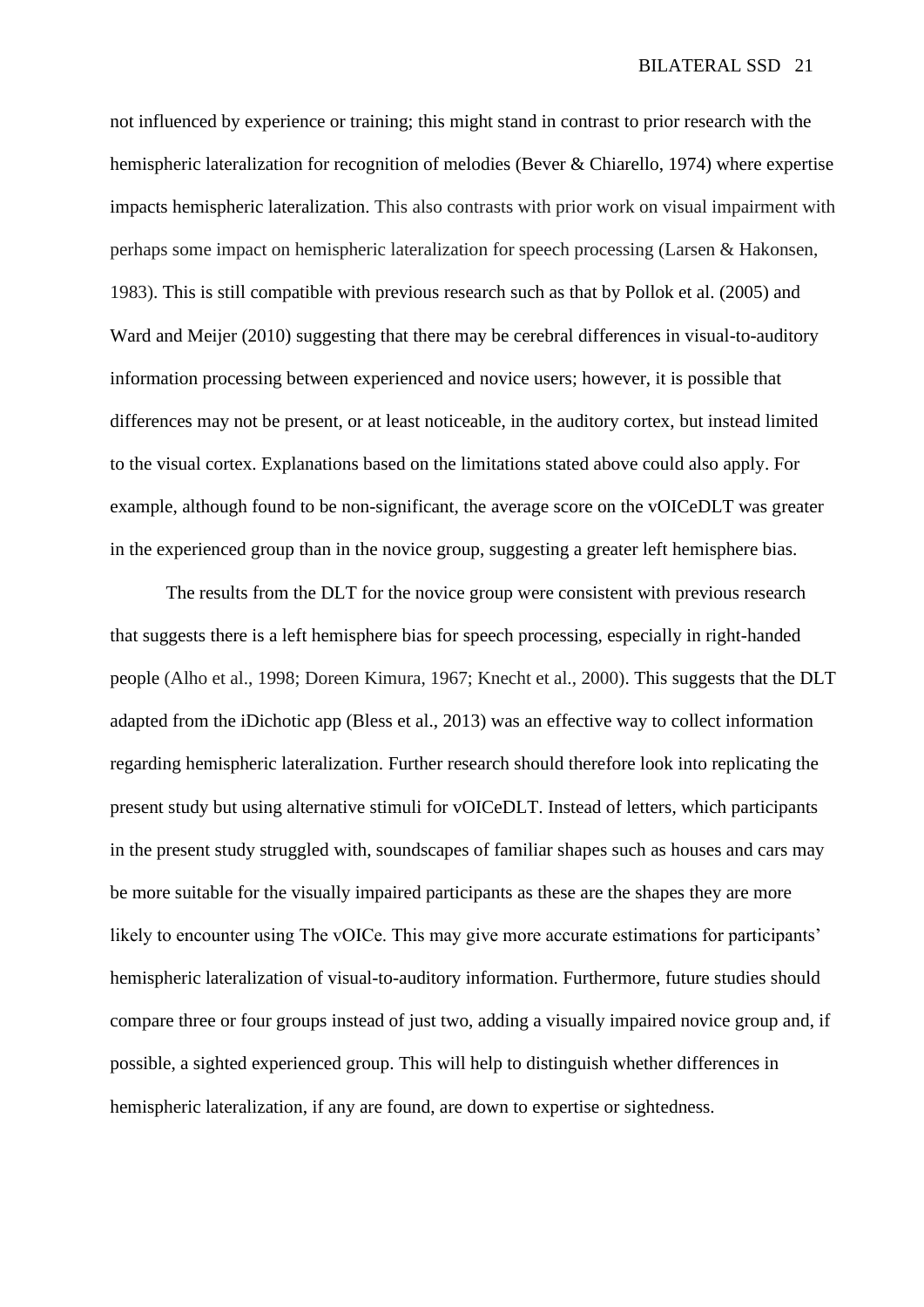In terms of the questions raised by Kristjánsson and colleagues (2016) concerning whether using The vOICe with just one ear may be more effective than with two, the present study suggests, if indeed the lack of hemispheric bias in the processing of visual-to-auditory information is representative of the wider population, that continuing with two ears may be advisable. However, future research should also be conducted specifically testing the effectiveness of using The vOICe and other SSDs with two ears versus one, regardless of whether there is or is not a hemispheric bias, as it is still possible that visually impaired persons would benefit more from SSDs if one ear were free to attend to ambient sounds. Certainly there might be information processing capacity limitations with the simultaneous use of an SSD and monitoring of the environment (Brown & Proulx, 2016), and this would need assessment in future studies of the ergonomics of SSD use.

In conclusion, our study tested the hemispheric lateralization for processing visual-toauditory information in visually impaired, experienced users of The vOICe and whether this hemispheric lateralization was different for sighted novices. We found that that there is neither a hemispheric bias in the processing of visual-to-auditory information in visually impaired, experienced users of The vOICe, nor that there is a difference in hemispheric lateralization of the processing of visual-to-auditory information between visually impaired, experienced vOICe users and sighted novices. Although standard dichotic listening is lateralised to the left hemisphere, the auditory processing of images in SSDs is bilateral, possibly due to the increased influence of right hemisphere processing. Auditory SSDs might therefore be equally effective with presentation to either ear if a monaural, rather than binaural, presentation were necessary or preferred. Sensory substitution provides a novel approach to study issues of lateralised brain function given that it provides a novel auditory stimulus, unlike language, and has the potential for applied impact as assistive technology for the visually impaired.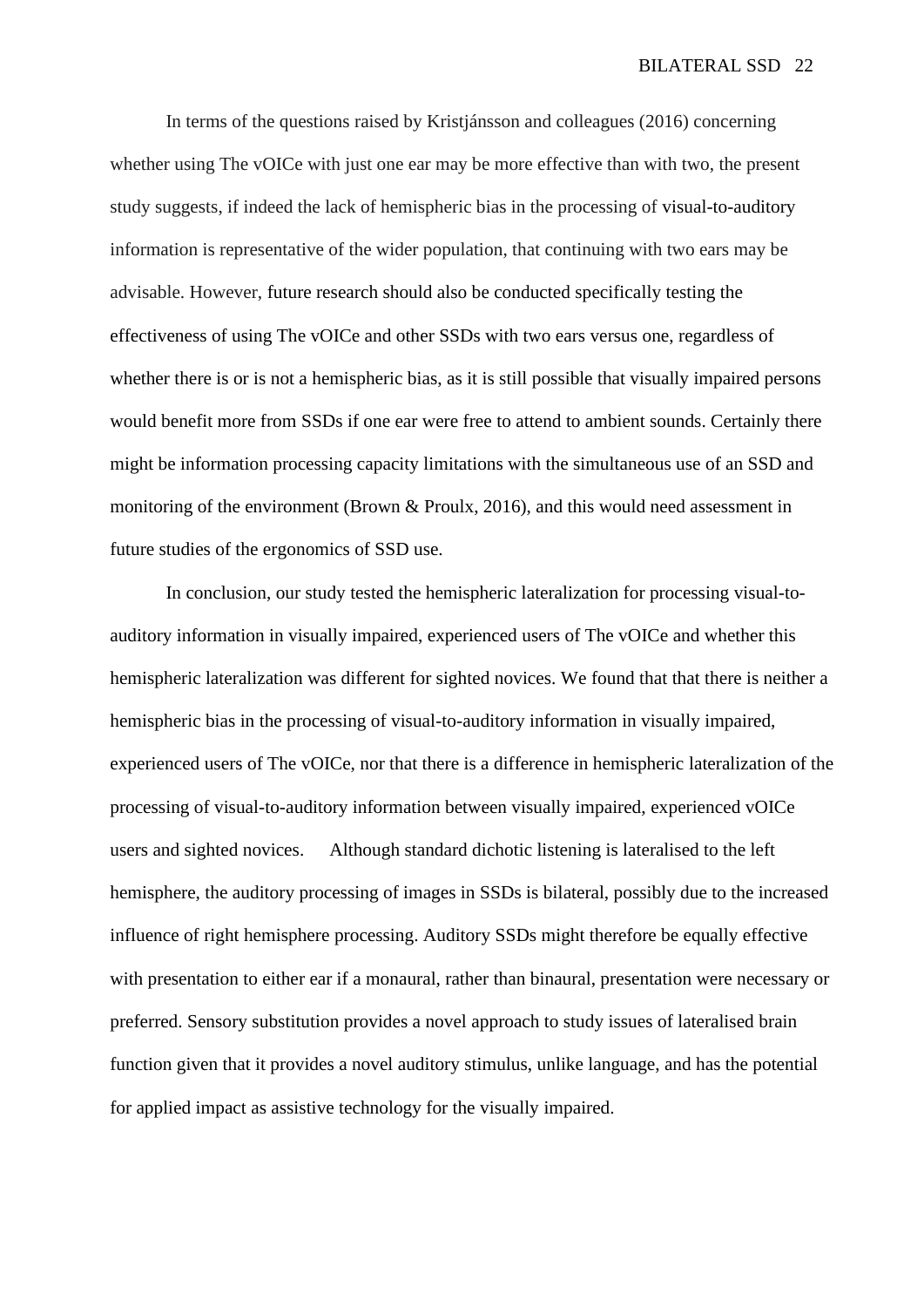# **References**

- Abboud, S., Hanassy, S., Levy-Tzedek, S., Maidenbaum, S., & Amedi, A. (2014). EyeMusic: Introducing a "visual" colorful experience for the blind using auditory sensory substitution. *Restorative Neurology and Neuroscience, 32*(2), 247-257.
- Alho, K., Connolly, J. F., Cheour, M., Lehtokoski, A., Huotilainen, M., Virtanen, J., . . . Ilmoniemi, R. J. (1998). Hemispheric lateralization in preattentive processing of speech sounds. *Neuroscience Letters, 258*(1), 9-12.
- Asbjørnsen, A., Holmefjord, A., Reisaeter, S., Moller, P., Klausen, O., Prytz, B., . . . Obrzut, J. E. (2000). Lasting auditory attention impairment after persistent middle ear infections: a dichotic listening study. *Developmental Medicine and Child Neurology, 42*(7), 481-486.
- Auvray, M., Hanneton, S., & O'Regan, J. K. (2007). Learning to perceive with a visuo-auditory substitution system: localisation and object recognition with 'the vOICe'. *Perception, 36*(3), 416-430.
- Auvray, M., & Myin, E. (2009). Perception with compensatory devices: from sensory substitution to sensorimotor extension. *Cogn Sci, 33*(6), 1036-1058.
- Bach-y-Rita, P., Kaczmarek, K. A., Tyler, M. E., & Garcia-Lara, J. (1998). Form perception with a 49-point electrotactile stimulus array on the tongue: a technical note. *Journal of Rehabilitation Research and Development, 35*(4), 427-430.
- Bach-y-Rita, P., & Kercel, S. W. (2003). Sensory substitution and the human-machine interface. *Trends Cogn Sci, 7*(12), 541-546.
- Belin, P., Zilbovicius, M., Crozier, S., Thivard, L., Fontaine, A., Masure, M. C., & Samson, Y. (1998). Lateralization of speech and auditory temporal processing. *Journal of Cognitive Neuroscience, 10*(4), 536-540.
- Besson, M., Schon, D., Moreno, S., Santos, A., & Magne, C. (2007). Influence of musical expertise and musical training on pitch processing in music and language. *Restorative Neurology and Neuroscience, 25*(3-4), 399-410.
- Bever, T. G., & Chiarello, R. J. (1974). Cerebral dominance in musicians and nonmusicians. *Science, 185*(4150), 537-539.
- Bless, J. J., Westerhausen, R., Arciuli, J., Kompus, K., Gudmundsen, M., & Hugdahl, K. (2013). "Right on all Occasions?" - On the Feasibility of Laterality Research Using a Smartphone Dichotic Listening Application. *Front Psychol, 4*, 42.
- Blumstein, S., Goodglass, H., & Tartter, V. (1975). The reliability of ear advantage in dichotic listening. *Brain and Language, 2*(2), 226-236.
- Blumstein, S. E., Tartter, V. C., Michel, D., Hirsch, B., & Leiter, E. (1977). The role of distinctive features in the dichotic perception of vowels. *Brain and Language, 4*(4), 508-520. doi:10.1016/0093-934X(77)90042-6
- Bourne, R. R. A., Flaxman, S. R., Braithwaite, T., Cicinelli, M. V., Das, A., Jonas, J. B. (2017). Magnitude, temporal trends, and projections of the global prevalence of blindness and distance and near vision impairment: a systematic review and meta-analysis. *Lancet Glob Health, 5*(9), e888-e897.
- Brown, D. J., & Proulx, M. J. (2013). Increased signal complexity improves the breadth of generalization in auditory perceptual learning. *Neural Plasticity, 2013*, 879047.
- Brown, D. J., & Proulx, M. J. (2016). Audio–Vision Substitution for Blind Individuals: Addressing Human Information Processing Capacity Limitations. . *IEEE Journal of Selected Topics in Signal Processing, 10*(5), 924-931.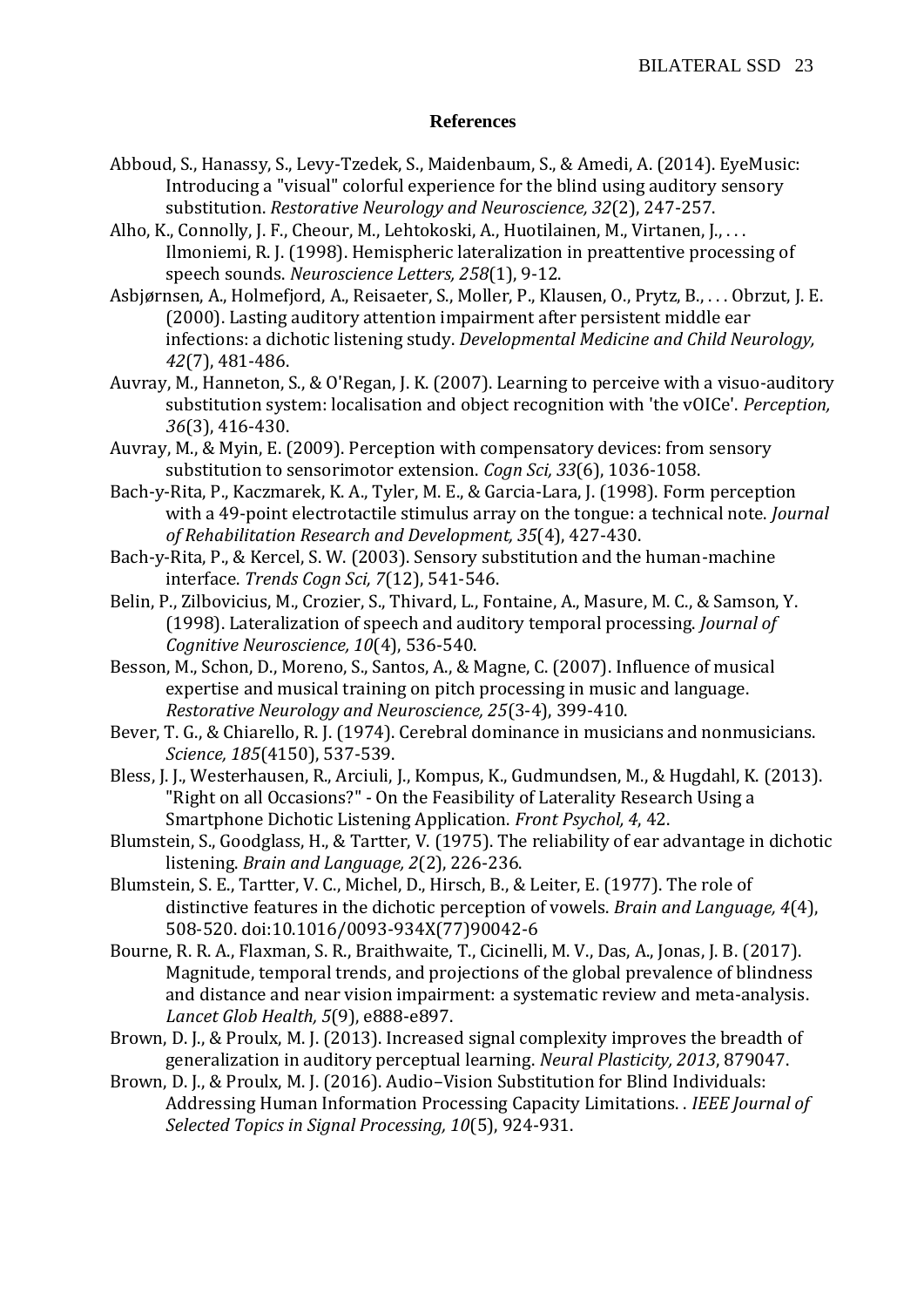- Cavenaugh, B., & Giesen, J. M. (2012). A Systematic Review of Transition Interventions Affecting the Employability of Youths with Visual Impairments. *J Visual Impair Blin, 106*(7), 400-413. Retrieved from <Go to ISI>://WOS:000306450000003.
- Chebat, D. R., Schneider, F. C., Kupers, R., & Ptito, M. (2011). Navigation with a sensory substitution device in congenitally blind individuals. *Neuroreport, 22*(7), 342-347.
- Deroy, O., & Auvray, M. (2012). Reading the World through the Skin and Ears: A New Perspective on Sensory Substitution. *Front Psychol, 3*, 457.
- Franklin, A., Drivonikou, G. V., Clifford, A., Kay, P., Regier, T., & Davies, I. R. (2008). Lateralization of categorical perception of color changes with color term acquisition. *Proceedings of the National Academy of Sciences of the United States of America, 105*(47), 18221-18225.
- Gainotti, G., Caltagirone, C., Miceli, G., & Masullo, C. (1981). Selective semantic-lexical impairment of language comprehension in right-brain-damaged patients' *Brain and Language, 13*(2), 201-211.
- Ghazanfar, A. A., & Schroeder, C. E. (2006). Is neocortex essentially multisensory? *Trends Cogn Sci, 10*(6), 278-285. Retrieved
- Goertz, Y. H. H., van Lierop, B. A. G., Houkes, I., & Nijhuis, F. J. N. (2010). Factors Related to the Employment of Visually Impaired Persons: A Systematic Literature Review. *J Visual Impair Blin, 104*(7), 404-418.
- Gregory, R. L. (2003). Seeing after blindness. *Nature Neuroscience, 6*(9), 909-910.
- Güntürkün, O., Güntürkün, M., & Hahn, C. (2015). Whistled Turkish alters language asymmetries. *Curr Biol, 25*(16), R706-708.
- Haigh, A., Brown, D. J., Meijer, P., & Proulx, M. J. (2013). How well do you see what you hear? The acuity of visual-to-auditory sensory substitution. *Front Psychol, 4*, 330.
- Hara, Y. (2015). Brain plasticity and rehabilitation in stroke patients. *J Nippon Med Sch, 82*(1), 4-13.
- Hugdahl, K., Ek, M., Takio, F., Rintee, T., Tuomainen, J., Haarala, C., & Hamalainen, H. (2004). Blind individuals show enhanced perceptual and attentional sensitivity for identification of speech sounds. *Brain Research: Cognitive Brain Research, 19*(1), 28- 32.
- <span id="page-24-0"></span>Hugdahl, K., & Westerhausen, R. (2015). Speech processing asymmetry revealed by dichotic listening and functional brain imaging. *Neuropsychologia*.
- Ivers, R. Q., Cumming, R. G., Mitchell, P., & Attebo, K. (1998). Visual impairment and falls in older adults: the Blue Mountains Eye Study. *Journal of the American Geriatrics Society, 46*(1), 58-64.
- Jäncke, L., Steinmetz, H., & Volkmann, J. (1992). Dichotic listening: What does it measure? *Neuropsychologia, 30*(11), 941-950.
- Kim, J. K., & Zatorre, R. J. (2008). Generalized learning of visual-to-auditory substitution in sighted individuals. *Brain Res, 1242*, 263-275.
- Kimura, D. (1964). Left-right differences in the perception of melodies. *Quarterly Journal of Experimental Psychology, 16*(4), 355-358.
- Kimura, D. (1967). Functional Asymmetry of the Brain in Dichotic Listening. *Cortex, 3*(2), 163-178.
- Kimura, D., & Folb, S. (1968). Neural processing of backwards-speech sounds. *Science, 161*(3839), 395-396.
- Knecht, S., Drager, B., Deppe, M., Bobe, L., Lohmann, H., Floel, A., . . . Henningsen, H. (2000). Handedness and hemispheric language dominance in healthy humans. *Brain, 123 Pt 12*(12), 2512-2518.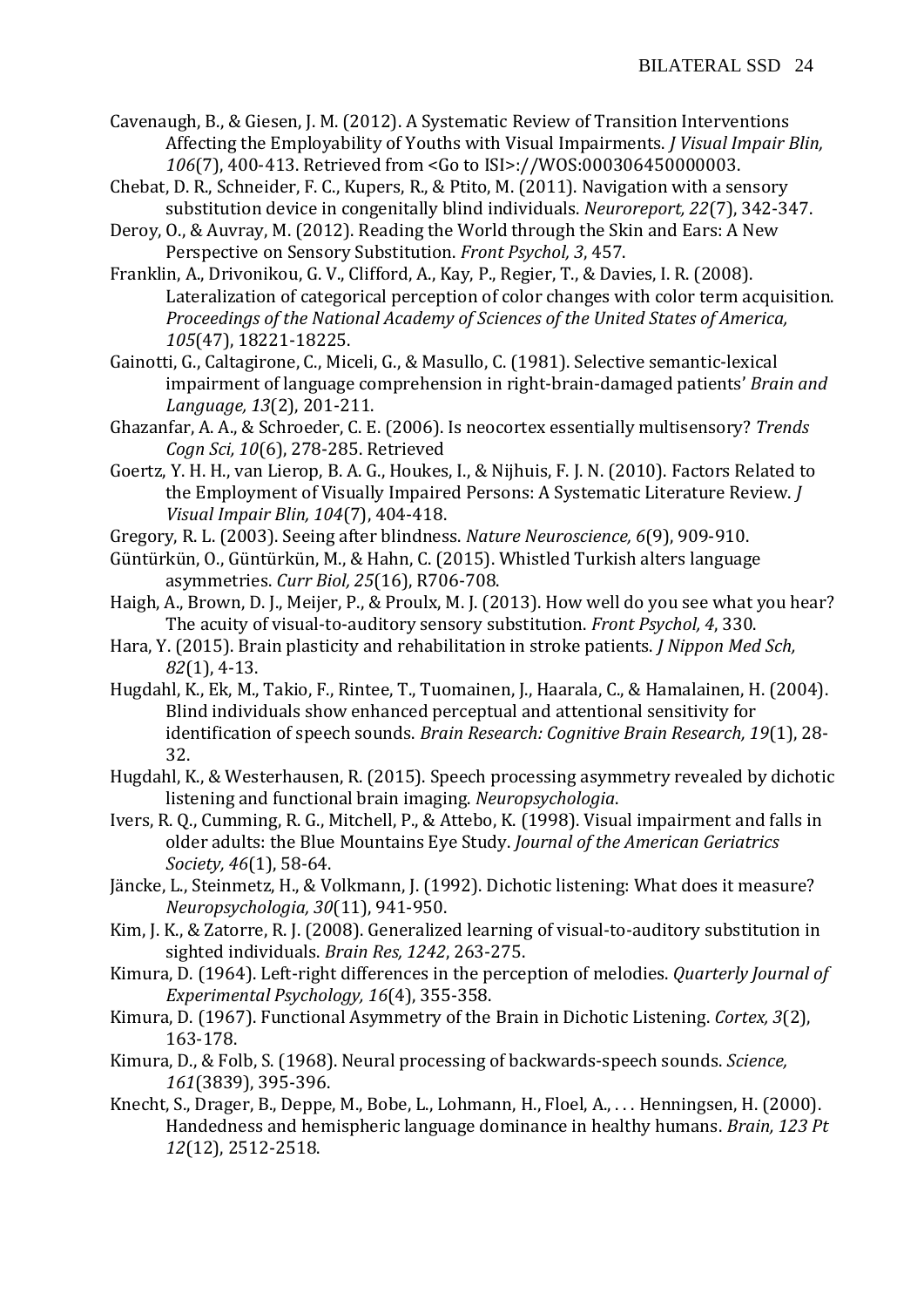- Kristjánsson, Á., Moldoveanu, A., Jóhannesson, Ó. I., Balan, O., Spagnol, S., Valgeirsdóttir, V. V., & Unnthorsson, R. (2016). Designing sensory-substitution devices: Principles, pitfalls and potential. *Restorative Neurology and Neuroscience, 34*(5), 769-787.
- Langelaan, M., de Boer, M. R., van Nispen, R. M., Wouters, B., Moll, A. C., & van Rens, G. H. (2007). Impact of visual impairment on quality of life: a comparison with quality of life in the general population and with other chronic conditions. *Ophthalmic Epidemiology, 14*(3), 119-126.
- Larsen, S., & Hakonsen, K. (1983). Absence of ear asymmetry in blind children on a dichotic listening task compared to sighted controls. *Brain and Language, 18*(2), 192-198.
- Levene, H. (1960). Robust tests for equality of variances. . *Contributions to probability and statistics, 1*, 278-292.
- Meijer, P. B. (1992). An experimental system for auditory image representations. *IEEE Trans Biomed Eng, 39*(2), 112-121.
- Nau, A. C., Pintar, C., Arnoldussen, A., & Fisher, C. (2015). Acquisition of visual perception in blind adults using the BrainPort artificial vision device. *American Journal of Occupational Therapy, 69*(1), 89-96.
- Noffsinger, D. (1985). Dichotic listening techniques in the study of hemispheric asymmetry. In D. F. Benson & E. Zaidel (Eds.), *The Dual Brain*. New York: Guildford Press.
- Oldfield, R. C. (1971). The assessment and analysis of handedness: the Edinburgh inventory. *Neuropsychologia, 9*(1), 97-113.
- Papcun, G., Krashen, S., Terbeek, D., Remington, R., & Harshman, R. (1974). Is the left hemisphere specialized for speech, language and-or something else? *Journal of the Acoustical Society of America, 55*(2), 319-327.
- Parasuraman, R., Christensen, J., & Grafton, S. (2012). Neuroergonomics: the brain in action and at work. *Neuroimage, 59*(1), 1-3.
- Peretz, I., & Zatorre, R. J. (2005). Brain organization for music processing. *Annual Review of Psychology, 56*, 89-114.
- Pollok, B., Schnitzler, I., Stoerig, P., Mierdorf, T., & Schnitzler, A. (2005). Image-to-sound conversion: experience-induced plasticity in auditory cortex of blindfolded adults. *Exp Brain Res, 167*(2), 287-291.
- Proulx, M. J., Gwinnutt, J., Dell'Erba, S., Levy-Tzedek, S., de Sousa, A. A., & Brown, D. J. (2016). Other ways of seeing: From behavior to neural mechanisms in the online "visual" control of action with sensory substitution. *Restor Neurol Neurosci, 34*(1), 29-44.
- Proulx, M. J., Stoerig, P., Ludowig, E., & Knoll, I. (2008). Seeing 'Where' through the Ears: Effects of Learning-by-Doing and Long-Term Sensory Deprivation on Localization Based on Image-to-Sound Substitution. *PloS One, 3*(3), e1840.
- Ptito, M., Moesgaard, S. M., Gjedde, A., & Kupers, R. (2005). Cross-modal plasticity revealed by electrotactile stimulation of the tongue in the congenitally blind. *Brain, 128*(Pt 3), 606-614.
- Pujol, J., Deus, J., Losilla, J. M., & Capdevila, A. (1999). Cerebral lateralization of language in normal left-handed people studied by functional MRI. *Neurology, 52*(5), 1038-1043.
- Renier, L., & De Volder, A. G. (2010). Vision substitution and depth perception: early blind subjects experience visual perspective through their ears. *Disabil Rehabil Assist Technol, 5*(3), 175-183.
- Sampaio, E., Maris, S., & Bachy-y-Rita, P. (2001). Brain plasticity: 'visual' acuity of blind persons via the tongue. *Brain Research, 908*(2), 204-207.
- Schon, D., Magne, C., & Besson, M. (2004). The music of speech: music training facilitates pitch processing in both music and language. *Psychophysiology, 41*(3), 341-349.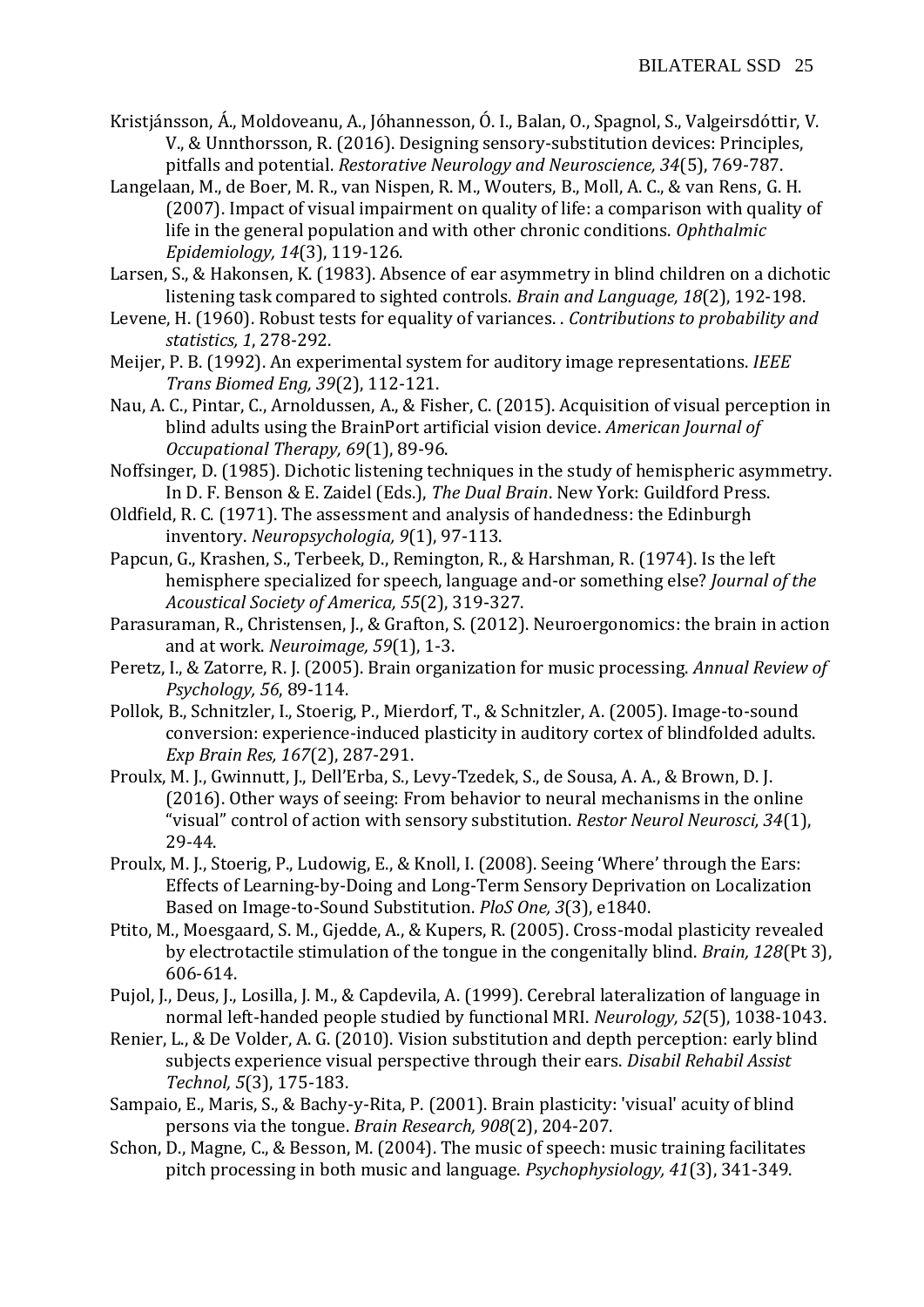- Shankweiler, D. (1966). Effects of temporal-lobe damage of perception of dichotically presented melodies. *Journal of Comparative and Physiological Psychology, 62*(1), 115-119.
- Sidtis, J. J. (1982). Predicting brain organization from dichotic listening performance: Cortical and subcortical functional asymmetries contribute to perceptual asymmetries. *Brain and Language, 17*(2), 287-300.
- Sigalov, N., Maidenbaum, S., & Amedi, A. (2016). Reading in the dark: neural correlates and cross-modal plasticity for learning to read entire words without visual experience. *Neuropsychologia, 83*, 149-160.
- Striem-Amit, E., Bubic, A., & Amedi, A. (2012). Neurophysiological Mechanisms Underlying Plastic Changes and Rehabilitation following Sensory Loss in Blindness and Deafness. In M. M. Murray & M. T. Wallace (Eds.), *The Neural Bases of Multisensory Processes*. Boca Raton (FL).
- Striem-Amit, E., Cohen, L., Dehaene, S., & Amedi, A. (2012). Reading with sounds: sensory substitution selectively activates the visual word form area in the blind. *Neuron, 76*(3), 640-652.
- Studdert-Kennedy, M., & Shankweiler, D. (1970). Hemispheric specialization for speech perception. *Journal of the Acoustical Society of America, 48*(2), 579-594.
- Van der Haegen, L., Westerhausen, R., Hugdahl, K., & Brysbaert, M. (2013). Speech dominance is a better predictor of functional brain asymmetry than handedness: a combined fMRI word generation and behavioral dichotic listening study. *Neuropsychologia, 51*(1), 91-97.
- Van Lancker, D., & Fromkin, V. A. (1973). Hemispheric specialization for pitch and "tone": Evidence from Thai *Journal of Phonetics, 1*, 101-109.
- Veale, J. F. (2014). Edinburgh Handedness Inventory Short Form: a revised version based on confirmatory factor analysis. *Laterality, 19*(2), 164-177. doi:10.1080/1357650x.2013.783045
- Ward, J., & Meijer, P. (2010). Visual experiences in the blind induced by an auditory sensory substitution device. *Conscious Cogn, 19*(1), 492-500.
- Yazici, B., & Yolacan, S. (2007). A comparison of various tests of normality. *Journal of Statistical Computation and Simulation, 77*(2), 175-183.
- Zatorre, R. J. (1989). Perceptual asymmetry on the dichotic fused words test and cerebral speech lateralization determined by the carotid sodium amytal test. *Neuropsychologia, 27*(10), 1207-1219.
- Zurif, E. B. (1974). Auditory Lateralization Prosodic and Syntactic Factors. *Brain and Language, 1*(4), 391-404.
- Zurif, E. B., & Bryden, M. P. (1969). Familial handedness and left-right differences in auditory and visual perception. *Neuropsychologia, 7*(2), 179-187.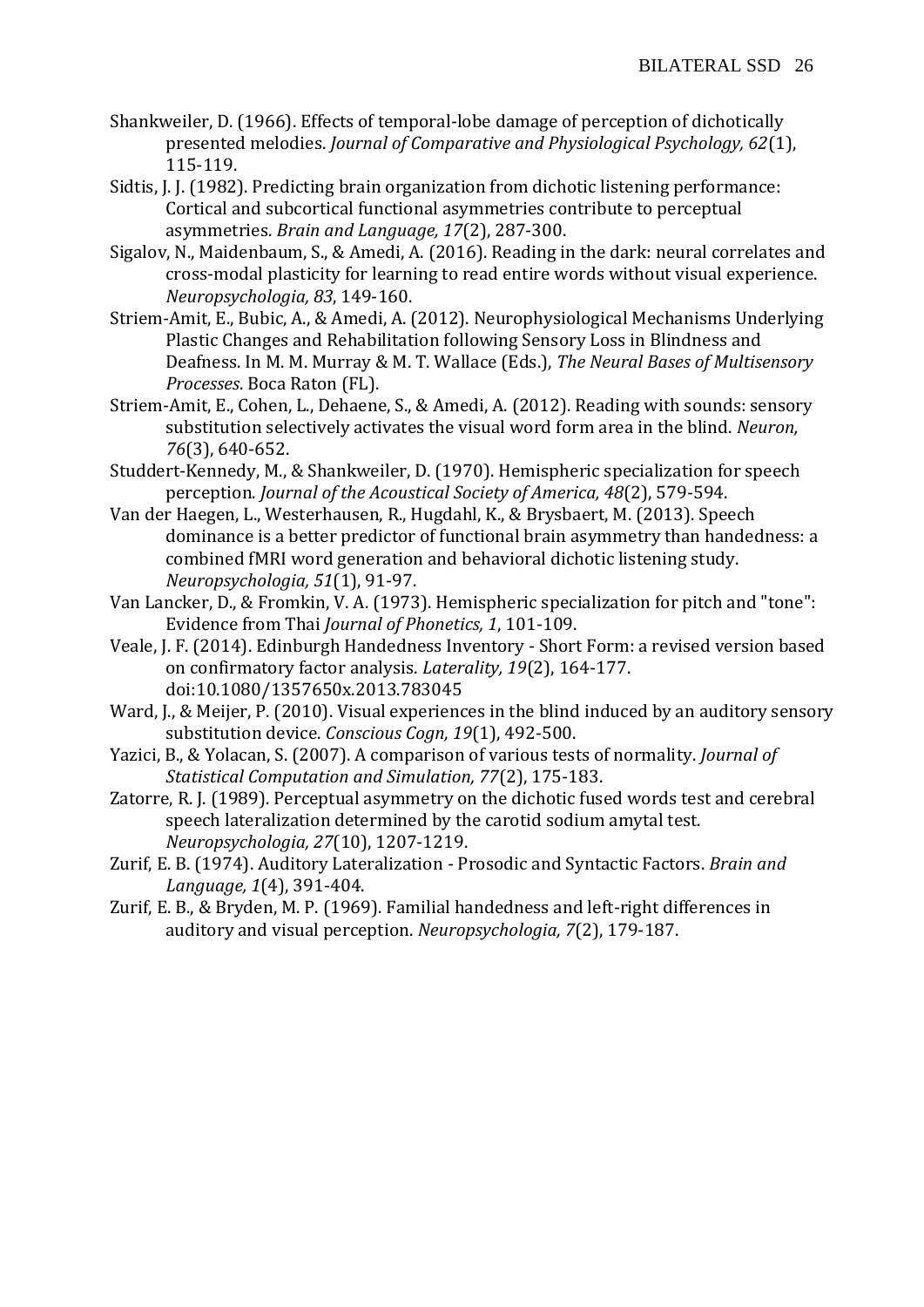#### **Figures**

Figure 1. Experiment 1 data for standard Dichotic Listening Test (SDLT) and vOICe Dichotic Listening Test (VDLT) results. All participants in Experiment 1 were sighted, novice (nonexperienced) users of the vOICe. The values along the Y-axis indicate the laterality index (LI), with values above 0 indicating a right ear advantage, and values below zero indicating a left ear advantage, with the bar indicating the mean LI and the circles the individual values for each participant.

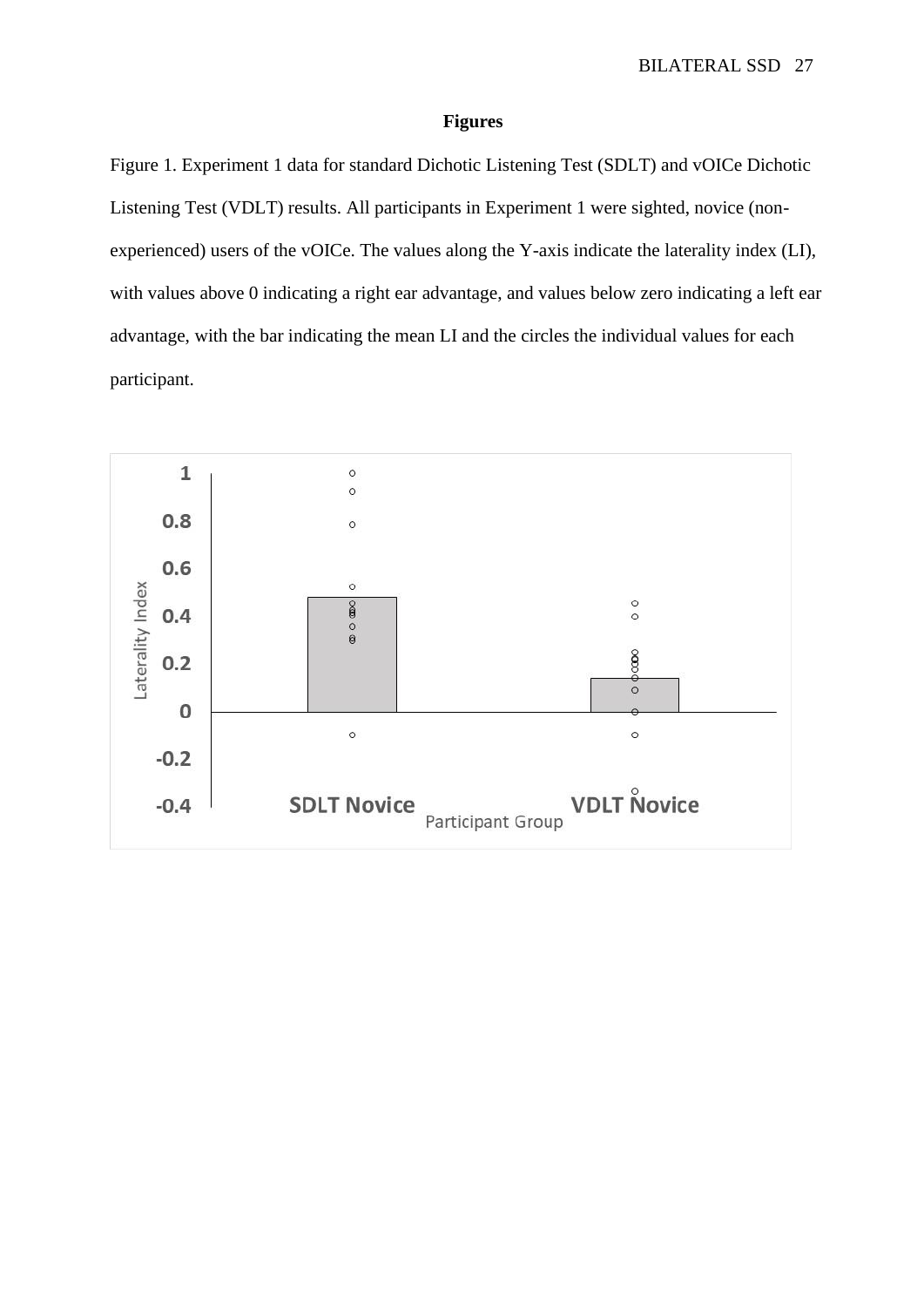Figure 2. Experiment 2 data for the standard Dichotic Listening Test (DLT) results using iDichotic. Participants were either blind or sighted, and this is indicated on the X-axis. The values along the Y-axis indicate the laterality index (LI), with values above 0 indicating a right ear advantage, and values below zero indicating a left ear advantage, with the bar indicating the mean LI and the circles the individual values for each participant.

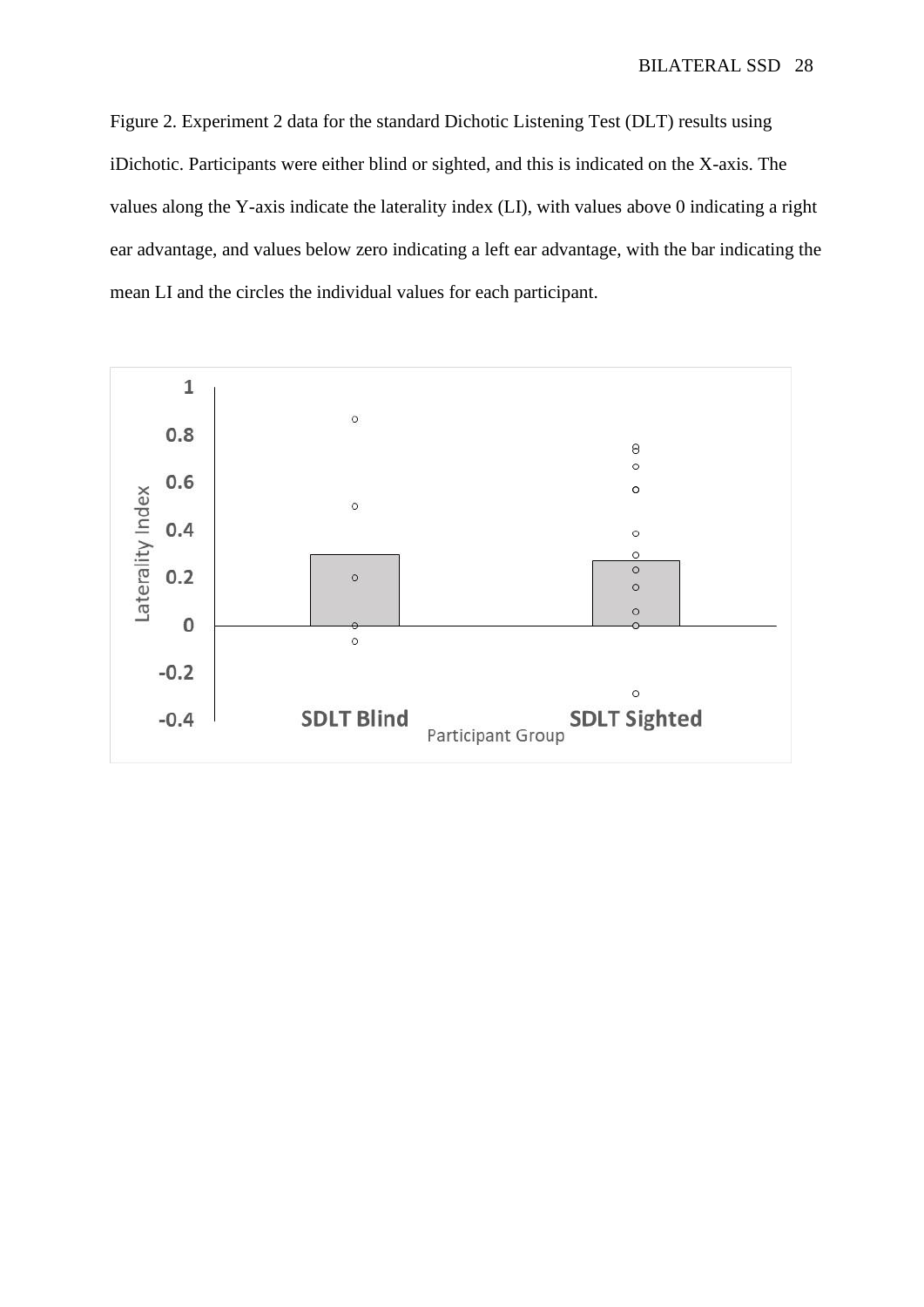Figure 3. Experiment 2 data for the vOICe Dichotic Listening Test (VDLT) results using iDichotic. Participants were either the blind experienced users or the sighted novices, and this is indicated on the X-axis. The values along the Y-axis indicate the laterality index (LI), with values above 0 indicating a right ear advantage, and values below zero indicating a left ear advantage, with the bar indicating the mean LI and the circles the individual values for each participant.

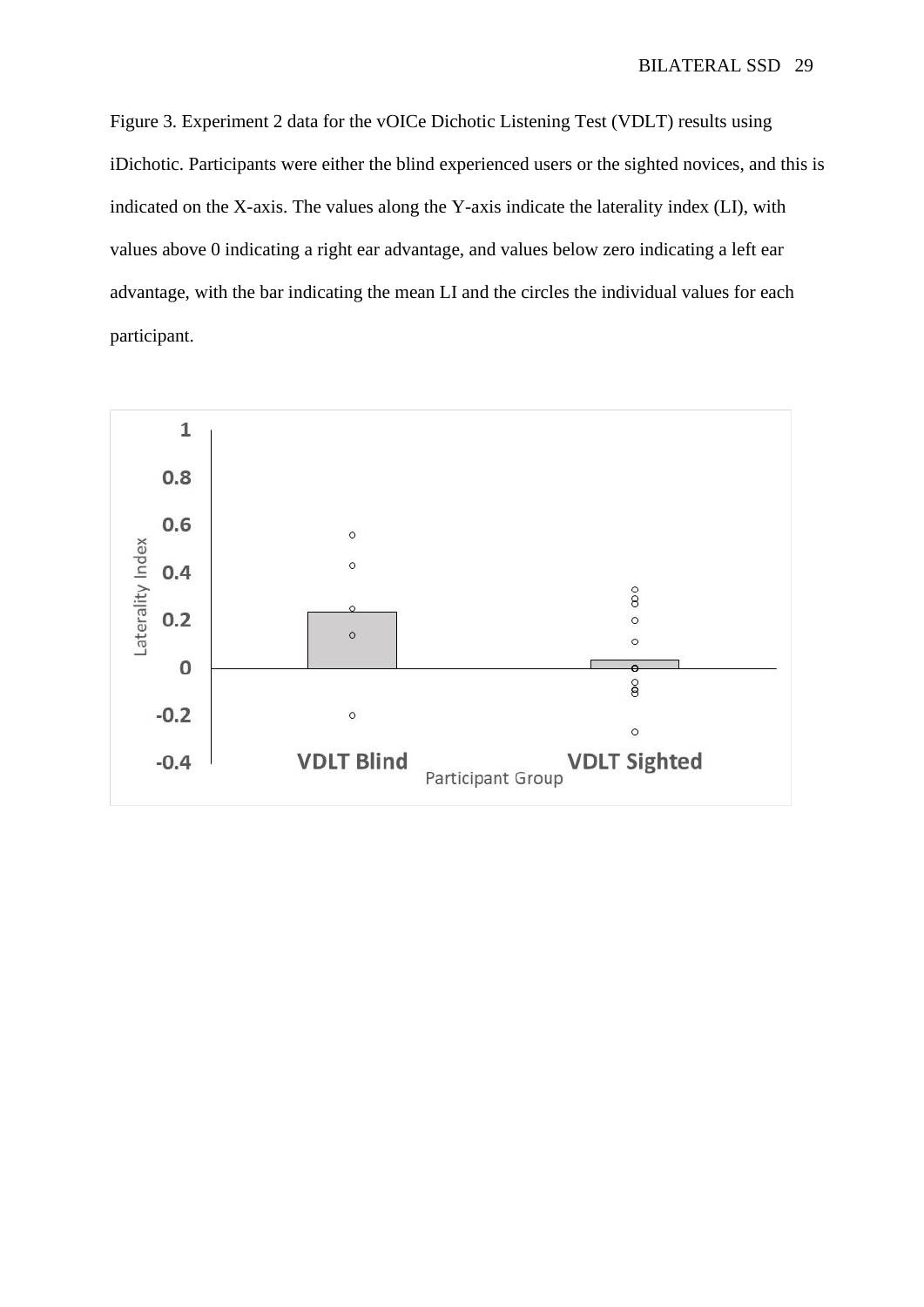# Table 1. *Hemispheric lateralization for different dichotic listening paradigms.*

| Experimental paradigm              | <b>Example Reference</b>     | Hemispheric bias | Ear advantage    |
|------------------------------------|------------------------------|------------------|------------------|
| Words / nonsense syllables         | Kimura (1967)                | Left             | Right Ear        |
| Tones used in linguistic decisions | Zurif (1974)                 | Left             | Right Ear        |
| Melodies                           | Kimura (1964)                | Right            | Left Ear         |
| Complex pitch perception           | Sidtis (1982)                | Right            | Left Ear         |
| Nonmelodic hums                    | Van Lancker & Fromkin (1973) | <b>Bilateral</b> | No Ear Advantage |
| Turkish whistling                  | Gunturkun et al. (2015)      | <b>Bilateral</b> | No Ear Advantage |